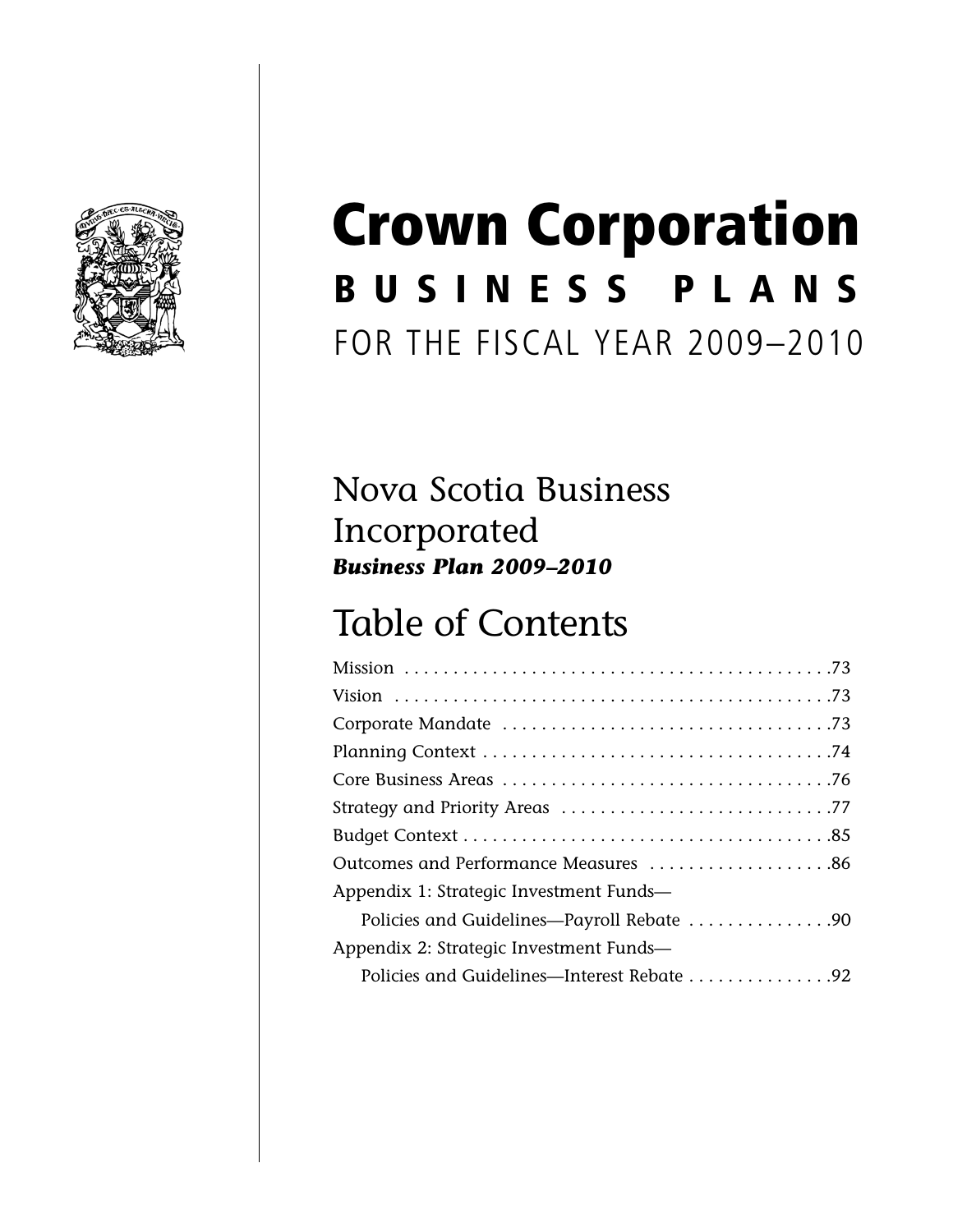Crown Corporation

## Mission

*To deliver client-focused business solutions that result in sustainable, value-added economic growth for Nova Scotia*

## Vision

As Nova Scotia's business development agency, Nova Scotia Business Inc. (NSBI) works with businesses to help them grow and prosper. As a private-sector-led agency, NSBI works to attract new companies to Nova Scotia and assists local companies to meet growth potential through advisory services, trade development, financing, and venture capital.

NSBI's vision is

*A strong, prosperous and competitive Nova Scotia*

The primary goal is to expand business activity in Nova Scotia. In doing so, NSBI will

- raise the level of wealth and prosperity for the people of Nova Scotia
- increase revenues for the Province of Nova Scotia

### Corporate Mandate

NSBI's approach to business development directly supports the province's mandate and works in concert with existing strategies such as the province's trade development strategy, Going Global, Staying Local. The plan also builds on the province's "green" initiatives and proposes incentives to encourage companies to employ environmental practices. In all of its activities, NSBI's primary goal is to create sustainable, long-term prosperity for the people of Nova Scotia.

In its first five years of operations, NSBI worked to create jobs, with the corporate objective of its clients creating and maintaining 18,000 private-sector jobs across the province. In 2007, NSBI achieved this objective and introduced a new plan, directing NSBI's next five-year cycle. Building on its first five years of operations, this plan outlines a key accountability metric not just of job creation, but of total payroll created and retained by its clients. This metric captures average salaries in addition to job creation. With this in mind, NSBI's new target is \$800 million in total client payroll created and retained over the next five years.

In developing this, our second five-year plan, along with its metric and targets, NSBI made a number of key assumptions. The first assumption was that Nova Scotia's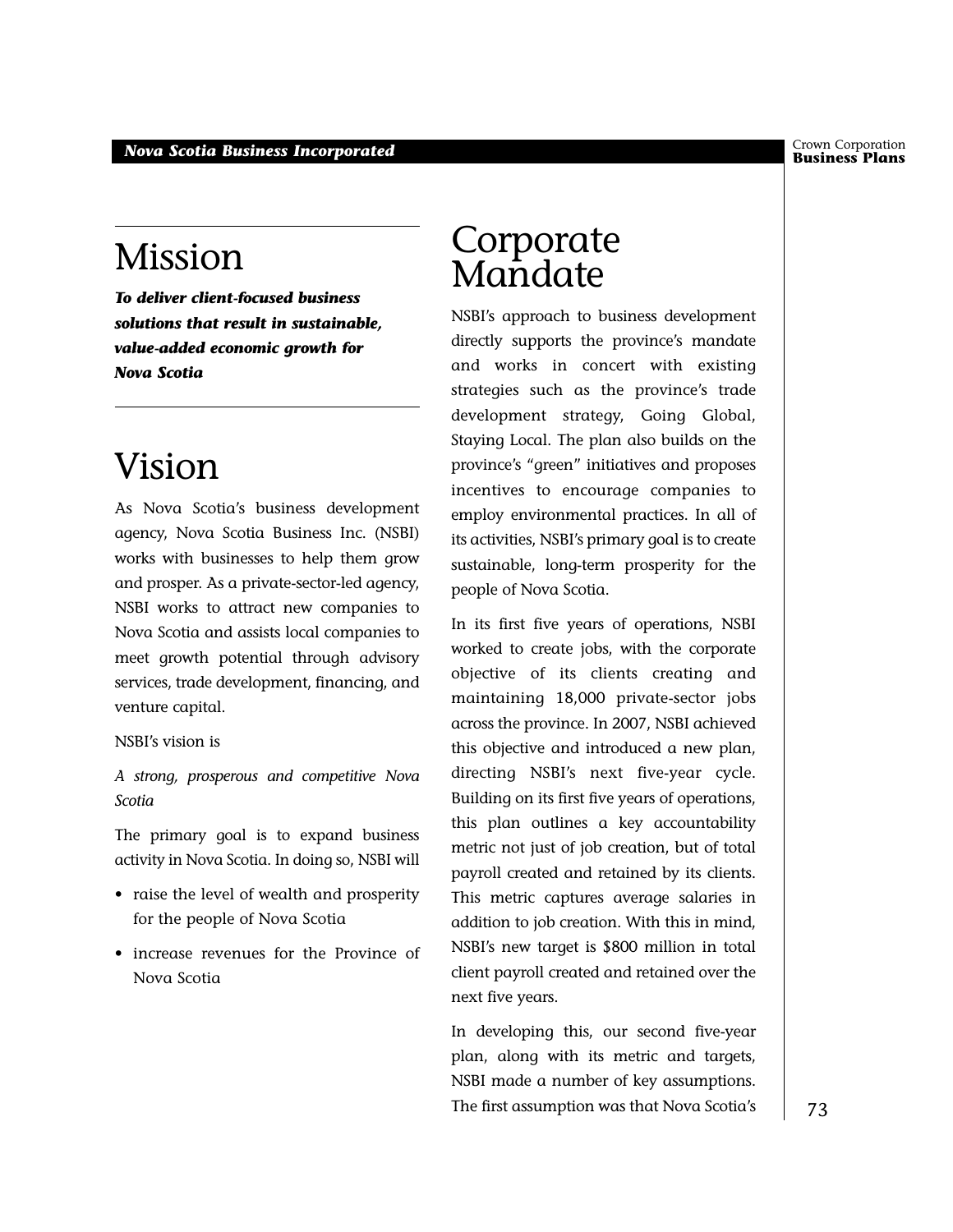

business climate would remain competitive. The global economic downturn and the uncertain length of the recession signals challenging times for companies across the province and will challenge NSBI's ability to reach the \$800 million payroll target.

Despite the current state of the economy, the pillars of the corporation's five-year plan remain relevant: regional growth, competitiveness, talent, leadership, and collaboration. NSBI is guided by these pillars as the corporation works with clients not only to create jobs, but, just as important, to retain jobs. In a time of economic uncertainty, the term "retention" has become a critical building block for growth. With this in mind, NSBI will continue to support the retention of viable businesses across the province and the jobs associated with those operations. In addition, the corporation will also strive to retain the foreign direct investment that has been secured in key growth sectors and build on the awareness NSBI has developed for this province in key international markets and industries since its inception. Above all, the corporation, along with its clients, will work harder than ever before to collectively navigate the economic downturn and position the province for a prosperous and sustainable future.

## Planning Context

The current economic climate is presenting new challenges and unique opportunities for Nova Scotia businesses. Discussions with existing clients, partners, and stakeholders have guided the business planning process and have prompted a directional shift for the corporation.

While some companies are meeting challenges head on, others are less inclined to make investments, explore new markets, or take risks for fear the economy may get worse. This scenario is more acute in areas where manufacturing and traditional industries make up a higher percentage of business activity and where small and medium-sized businesses are reliant on a single market or industry for future growth.

From both a strategic and a tactical perspective, NSBI's 2009–2010 business plan has been developed to support companies in maintaining their presence in current markets while further enhancing their overall competitiveness. This approach is critical across the province, but more specifically in rural communities. The initiatives outlined in this business plan demonstrate the corporation's in-depth understanding of the current economic climate and its responsiveness to the changing needs of Nova Scotia businesses. The plan outlines initiatives to engage and support more companies to become export ready and proposes additional flexibility in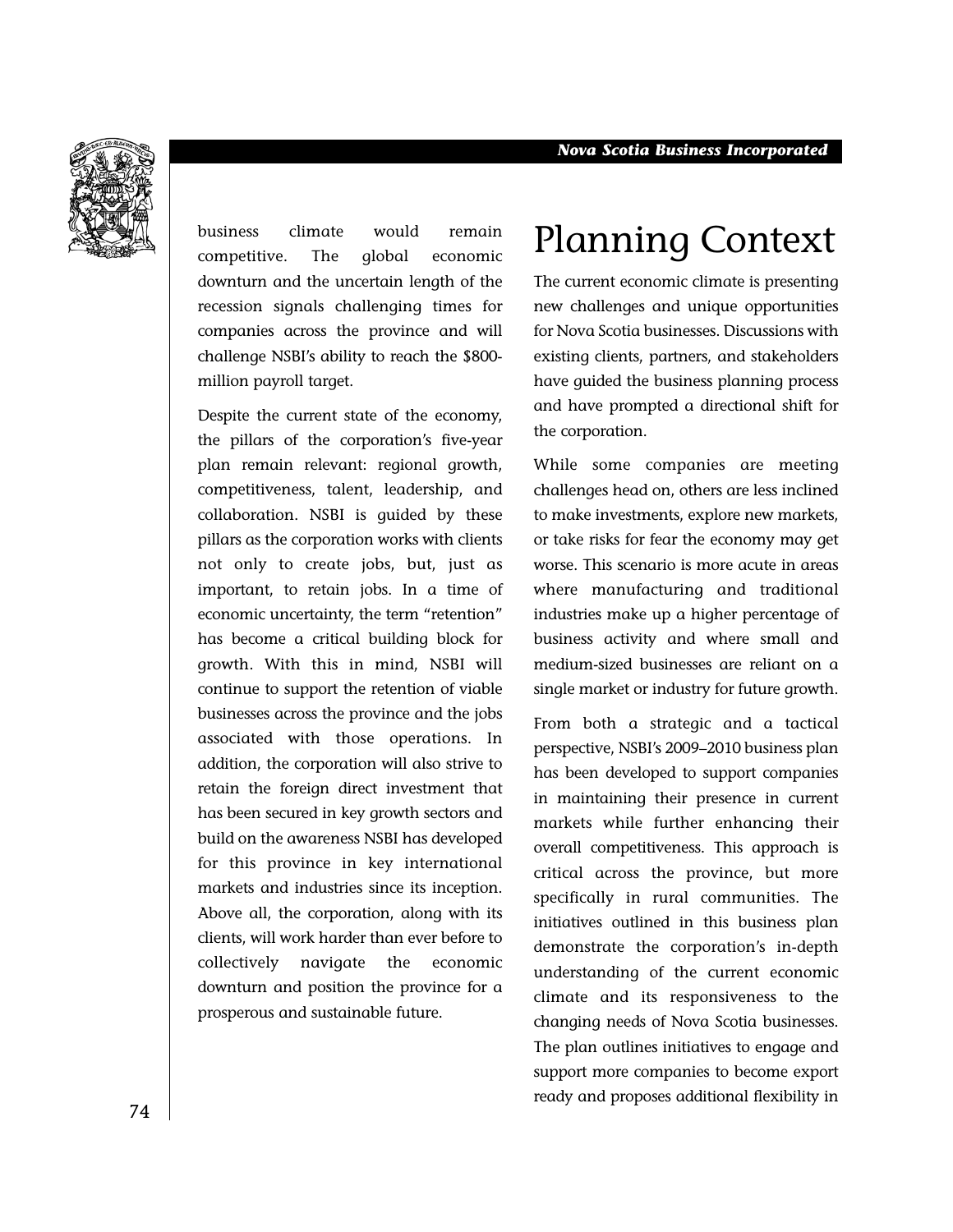#### **Business Plans** *Nova Scotia Business Incorporated*

the application of certain programs and services provided by NSBI. With regard to NSBI's investment attraction efforts, the corporation is determined to maintain and build relationships with influencers in key sectors by demonstrating the increased relevance of Nova Scotia's value proposition in light of the current economic downturn.

NSBI considered the following key economic risk factors during the development of its 2009–2010 business plan:

- Economists have little doubt that the U.S. recession, which is officially dated to have begun in December 2007, will be one of the most severe in the postwar period. It has already become the longest U.S. contraction since 1982.
- Canada's economy contracted in the fourth quarter of 2008, and many economists expect the GDP to decline further within the first half of 2009 as consumers, reeling from the housing collapse, stock market plunge, and job losses, continue to decrease spending.
- Economists forecast Nova Scotia's economic growth (0.3 per cent consensus) at a rate greater than the forecasted national GDP growth (–0.5 per cent consensus) in 2009. The economic view for Nova Scotia is not optimistic in the short term; however, it is believed that the province will not see the drastic downturns that many North American jurisdictions will experience in 2009–2010.
- Nova Scotia exports close to 80 per cent of its products and services to the U.S. Although the stabilization of the Canadian dollar in relation to the U.S. dollar has had a positive impact on the competitiveness of a number of Nova Scotia's industries, this has been negated by the U.S. economic downturn.
- As a result of an equipment upgrade, Nova Scotia's economic activity in 2008 benefitted from an increase in output from the Sable Island offshore gas field. However, the boost in 2008 will not be repeated in 2009, with prices for natural gas and petroleum products projected to be much lower than in previous years.
- In 2008—via the Nova Scotia Business Retention and Expansion (BRE) program—more than 2,000 companies were consulted on the current business climate. The greatest concern reported was workforce quality and availability. However, the recent drop in oil prices has led to a slowdown in the Alberta oil sands, returning more Nova Scotians home in search of work. This western labour pool has added to the skilled workers who continue to graduate from the province's strong post-secondary education system.
- Manufacturers of construction products and newsprint will continue to face weakening demand in North America, which will have an adverse affect on the Nova Scotia economy.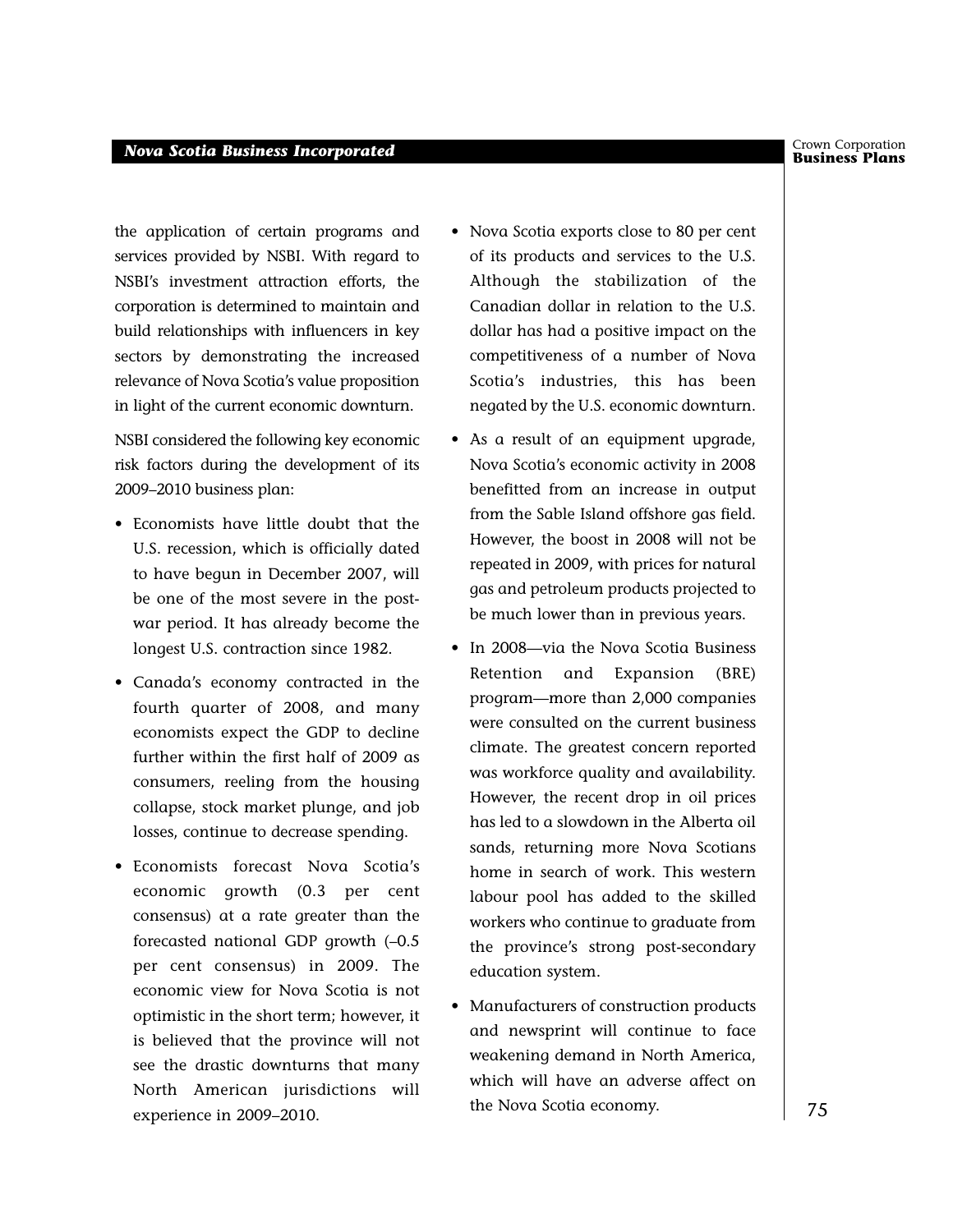

- In a time when other sectors of the Canadian economy are lagging, the defence, security, and aerospace sector is growing, with revenues of \$23 billion in 2007, up from \$21 billion in 2004. According to the Aerospace Industries Association of Canada (AIAC), the sector will remain robust in these challenging economic times.
- The 2009 Canadian federal budget contains \$43 billion in economic stimulus, spread out over the course of the next four years. Its effectiveness will depend on how quickly programs can be implemented, as well as their impact in stimulating economic growth and job creation. This fiscal stimulus package is believed to be worth up to 1.5 per cent to 2 per cent of GDP in 2009, combined with the lowest interest rates in 50 years. Despite that, economists are still uncertain if it will be enough to resuscitate the economy in the short term.

## Core Business Areas

NSBI's core focus is to work directly with businesses to deliver results for the province. To achieve this, the organization offers customized, client-focused solutions through its business units: business advisory, trade development, business financing, venture capital, and investment attraction.

Located in offices across the province, the business advisory team is the frontline contact for Nova Scotia companies. Business advisory personnel work closely with the trade development, business financing, venture capital, and investment attraction teams to jointly meet client needs. The team takes a proactive approach to business development and is highly skilled at building partnerships and assisting businesses through a variety of services.

The trade development team collaborates with other agencies and organizations that share the common goals of increasing exports from the province. Not only does the trade development team work cooperatively with its partners to deliver results, it also directly administers programs. These programs, including NSBIled trade missions, are specifically targeted at assisting Nova Scotia exporters to explore new business opportunities in export markets.

NSBI's business financing team offers flexible financial tools, ranging from loans to guarantees to payroll rebates for the purposes of competitiveness initiatives. The team works directly with companies to structure financing packages with terms and conditions tailored to their specific needs. NSBI's financial solutions assist in bridging financial gaps in the marketplace and are often provided in partnership with other financial institutions.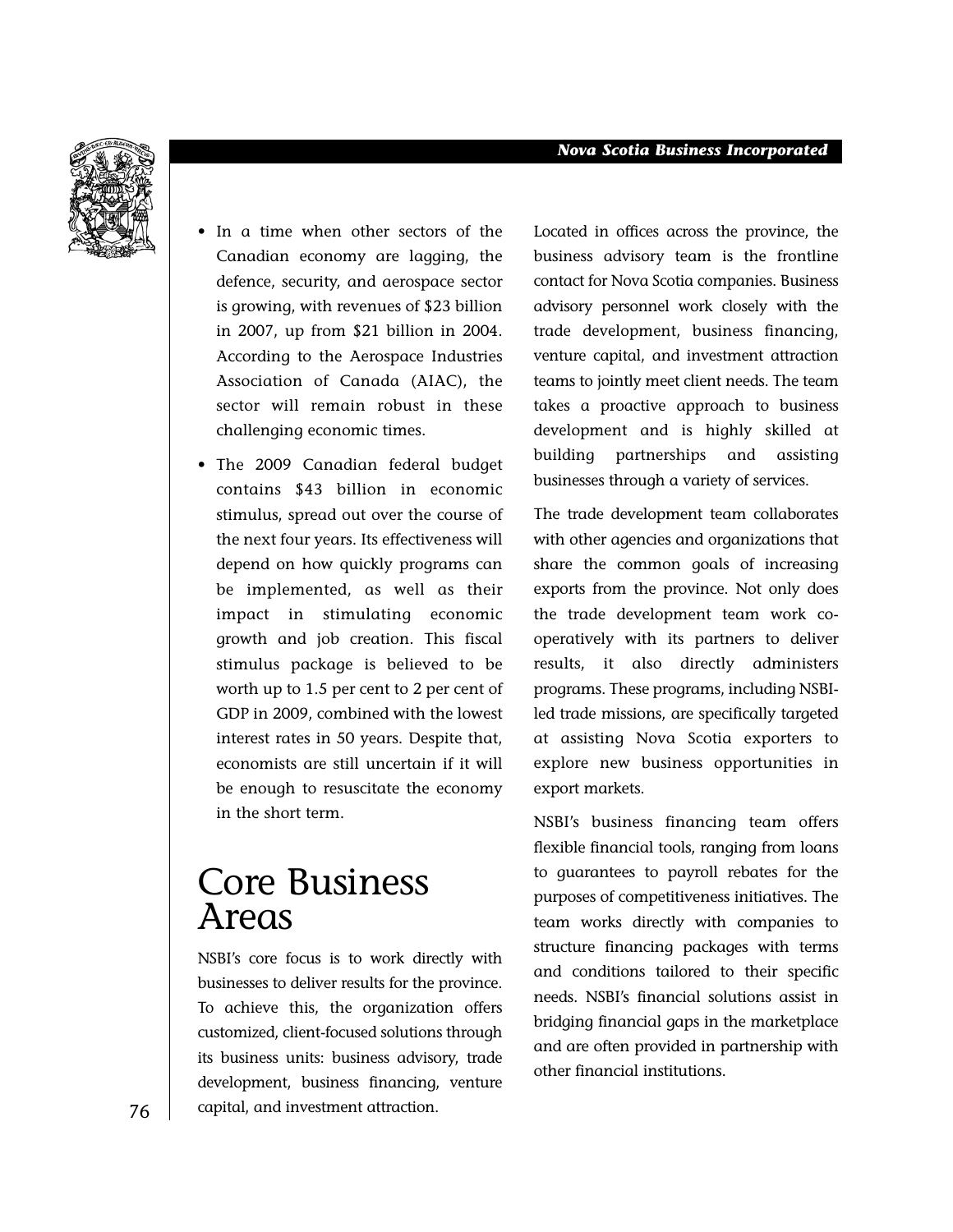#### **Business Plans** *Nova Scotia Business Incorporated*

As a mid-to late-stage investor with the ability to do follow-on investments, NSBI's venture capital team focuses on equity financing in a variety of sectors and growth opportunities and often partners with national firms. The team provides capital, strategic direction, and advice to help promising companies achieve their full potential.

Attracting sustainable, export-oriented, and value-added business investment to the province is the main objective of the investment attraction team. In pursuing this goal, NSBI takes a targeted and aggressive approach to attract and retain businesses that have a strong "fit" with Nova Scotia's key assets. In this role, NSBI proactively promotes the competitive advantages of doing business in Nova Scotia.

## Strategy and Priority Areas

#### *Business Advisory*

NSBI's business advisory team (BAT) is on the frontlines for much of NSBI's interaction with Nova Scotia companies. For the upcoming year, NSBI will continue to proactively seek out Nova Scotia companies with business opportunities.

BAT will continue to enhance its profile as extensions of NSBI's core business units trade development, business financing, venture capital, and investment

attraction—to create a broader awareness of the programs and services offered. The team will continue to increase and improve its networks with local stakeholders, including government agencies, financial institutions, chambers of commerce, and other partners.

In 2009–2010, BAT will continue to fill its pipeline with qualified leads that can result in solid business retention and expansion opportunities in rural Nova Scotia. Through its work with NSBI's business units, the team will continue to support the retention of existing businesses and the jobs they represent by providing customized advice and solutions designed to help them achieve their strategic goals.

#### *Trade Development*

In light of the current economic climate, the trade development team will be increasingly called upon in 2009–2010 to assist Nova Scotia companies in diversifying markets. Interest in market diversification grew steadily in 2008–2009 and is expected to increase even further in the coming year. As a result of this interest, NSBI's trade development team is expected to see new export opportunities taking shape in markets such as the Caribbean and the United Arab Emirates, in addition to mining opportunities in the U.S., Western Europe, and the European Free Trade Association (EFTA) countries. In the spirit of diversification, the trade development team is also expected to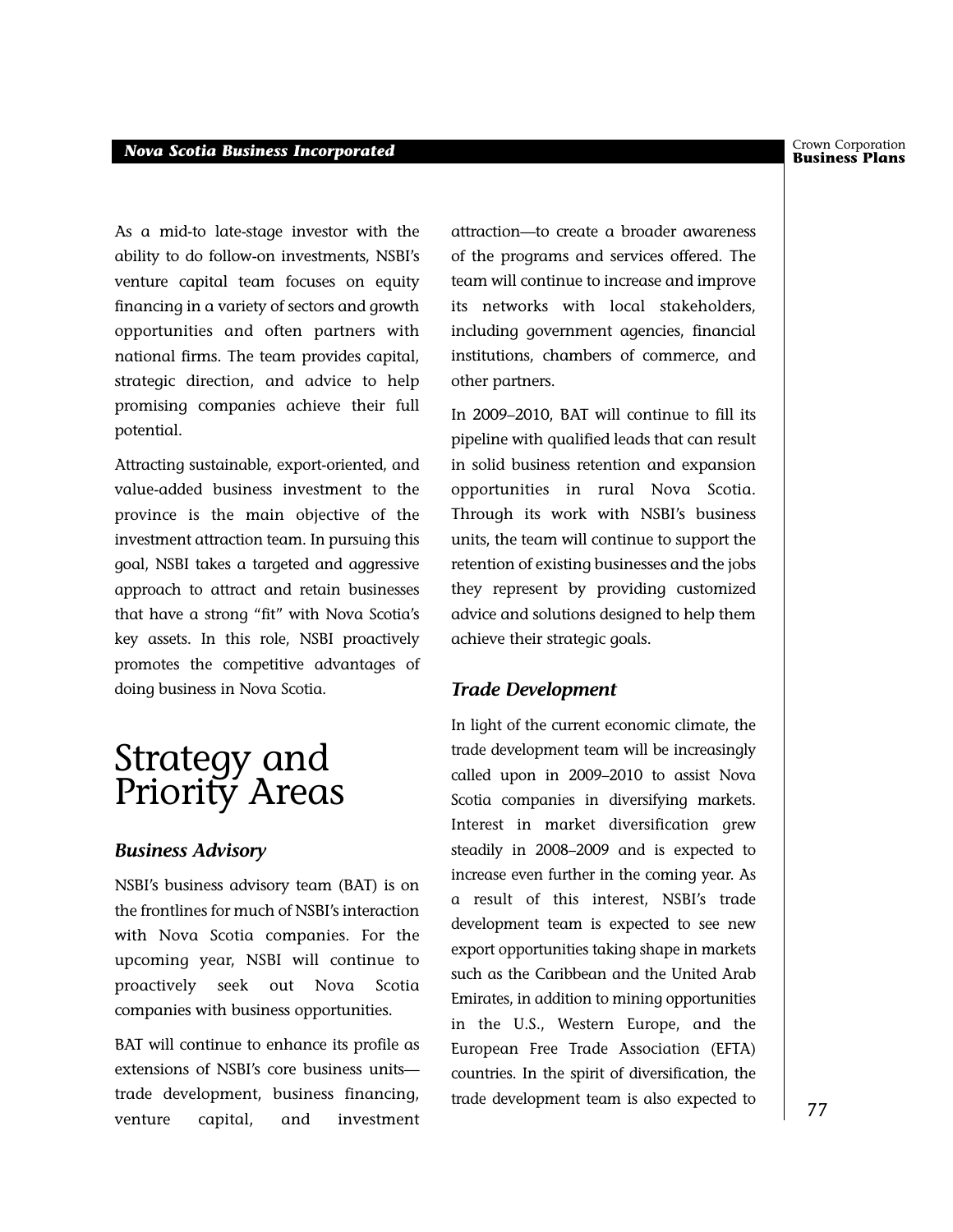

conduct exploratory work in Central and South America, Northern Canada, and the Nordic countries in 2009–2010.

NSBI, in partnership with Nova Scotia Economic and Rural Development, is working to develop and implement two new programs for the coming year. The first program will focus on assisting Nova Scotia exporters who require mandatory certifications of their products and services in order to penetrate new markets. The second initiative—expected to be facilitated by NSBI's business financing team—will assist Nova Scotia exporters in filling critical financing gaps in order to enter new markets or fulfill export contracts.

Service to clients will be enhanced by the addition of a market research resource within the trade development team to assist clients in identifying potential markets for their products and services. Although Nova Scotia exporters acknowledge the importance of diversification and new market exploration, the trade development team recognizes the need for more concrete research in order to better educate exporters on future opportunities.

The promotion of trade programs and services will be a primary focus in the coming fiscal year, as the team continues to market the benefits of exporting and market diversification. The promotional strategy developed in fiscal Q4 2008–2009 will be implemented more fully in 2009–2010. The central partners in Trade Team Nova Scotia (ACOA, NSBI, DFAIT, NSERD) also plan to resurrect the export rally concept last used in 2000 in order to share information with potential new exporters.

Additional solutions to help increase the level of export in the province include

- waiving and/or eliminating the \$500 trade mission fee
- extending the reach of programming through additional flexibility (e.g., Export Prospector has been extended to attend trade shows), as well as loosening the parameters around other offerings, such as the Go Ahead program

#### *Business Financing*

In 2009–2010, NSBI's business financing team will continue to support growthoriented businesses in Nova Scotia through a variety of financing options. These will include maintaining and enhancing partnerships with business and government through joint financing projects, working closely with NSBI's other business units and with various associations and membership organizations that support business development in Nova Scotia. In addition, NSBI will aggressively promote its enhanced payroll rebate tool in 2009–2010, which is designed to assist Nova Scotia businesses as they undertake productivity enhancements to improve competitiveness.

Financing proposals will continue to be assessed on their merits as well as a broader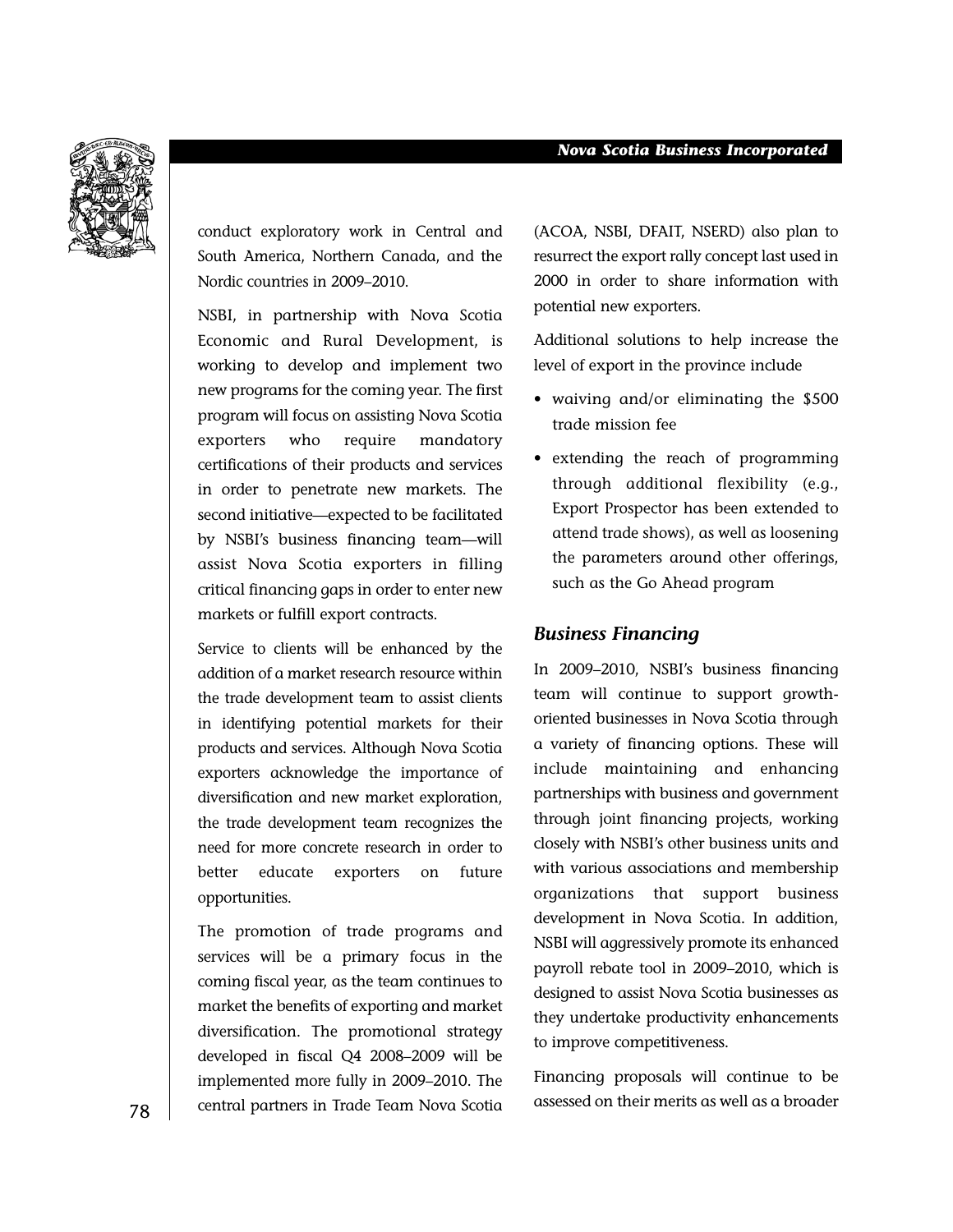net economic benefit model that more accurately analyses the total impact to the province.

As with all of NSBI's business units, the business financing team will be supportive and diligent in identifying mutually satisfactory solutions to help existing clients work through challenging business conditions. These solutions include the following:

- Eliminate the retention factor on the modified payroll rebate tool, allowing full payout on a retained job versus being discounted based on a largely subjective analysis of the risk associated with job loss. This will require an adjustment to the corporation's targeted ROI, as each retention rebate has a negative return.
- Obtain approval for a blanket guarantee that would allow NSBI to extend guarantees to qualifying businesses that have modest requirements from \$25,000 to \$50,000. The guarantee would backstop lines of credit for small businesses that are unable to access operating credit in traditional ways.
- Introduce incentives to companies that employ environmental or sustainable practices as part of productivity enhancements.
- Eliminate the 1 per cent transaction fee.

#### *Venture Capital*

NSBI's venture capital team provides equity investment in mid-to late-stage Nova Scotia companies seeking growth capital. NSBI's approach is to assume a non-controlling interest and partner with entrepreneurs and investment partners. Companies are eligible for venture capital if they are rapidly evolving and growing within their market and have a sustainable competitive advantage with a defined, defensible market niche.

This team currently manages 11 portfolio companies, with several legitimate opportunities in the pipeline. In 2009–2010, the corporation will continue to focus on companies in the information communications technology (ICT), defence and aerospace, energy, advanced manufacturing, and life sciences sectors. NSBI will also look at ways to invest in companies in the emerging green technologies sector. To support these initiatives, NSBI requires financing solutions consistent with venture capital requirements. Promoting NSBI's venture capital team to prospective clients and strengthening relationships and key connections with equity financing and private equity firms in other jurisdictions remain its key priorities.

#### *Investment Attraction*

Since 2006, NSBI's investment attraction team has proactively concentrated on three primary sectors: financial services, ICT, and Crown Corporation<br>**Business Plans**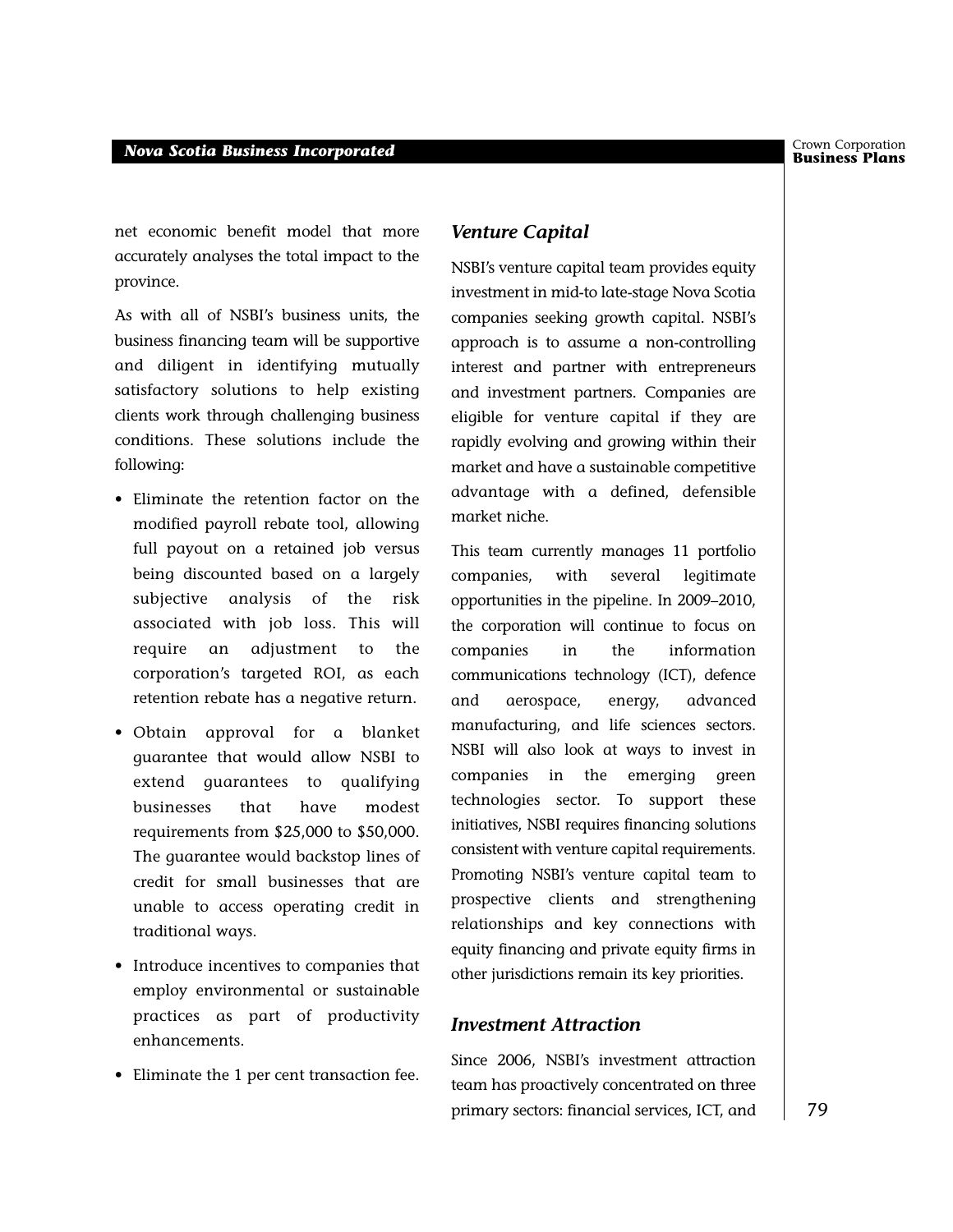

defence, security, and aerospace. The strength of Nova Scotia's value proposition in these industries has allowed the corporation to achieve success on an international scale and continues to offer opportunities going forward.

In 2009–2010, the investment attraction team will continue to proactively target these three core sectors, while also increasing its focus on new emerging markets and advanced manufacturing.

The investment attraction team will also focus on assisting existing payroll rebate clients affected by the economic downturn. The team will be proactive in working with clients to ensure their continued success in Nova Scotia. Competitive pressure on existing clients in 2009–2010 will require flexible solutions in order to maintain existing jobs.

NSBI will continue to work with all regions of Nova Scotia to maximize their strategic assets to attract investments that best fit their competitive strengths. The investment attraction team will work closely with NSBI's domestic business units to identify and prospect foreign direct investment opportunities in industries and communities across the province.

NSBI's investment attraction team, with support from its partners, is outlining marketing efforts, collaborative project plans, and industry tactical plans for the coming year. These will assist the corporation in directing its investment

attraction efforts to proactively promote Nova Scotia as a location of choice for business investment and raise the province's visibility within targeted sectors and markets. Now is the time to market Nova Scotia and make the contacts that will have a long-term positive impact in the province. Our value proposition will remain strong when the global economy rebounds.

Investment attraction will continue to explore ways in which its payroll rebate terms can be more flexible for their clients and continue to work with Economic and Rural Development and other partners to customize competitive incentives solutions where required. Consideration will be given, where appropriate, to modifying the percentage payout of the payroll rebate, to support companies in recruiting and hiring people with certain skills and experience. This modification recognizes the important of talent to the overall economy and can be used as an incentive to encourage the hiring of people with certain skill sets.

#### *Marketing and Communications*

NSBI's marketing and communications team will continue to support the initiatives of frontline departments in developing business across the province. In 2009–2010, the team will achieve this by working to drive more alignment of its activities and of sponsorships to the business goals and frontline initiatives of NSBI. This includes, for example, communications planning, editorial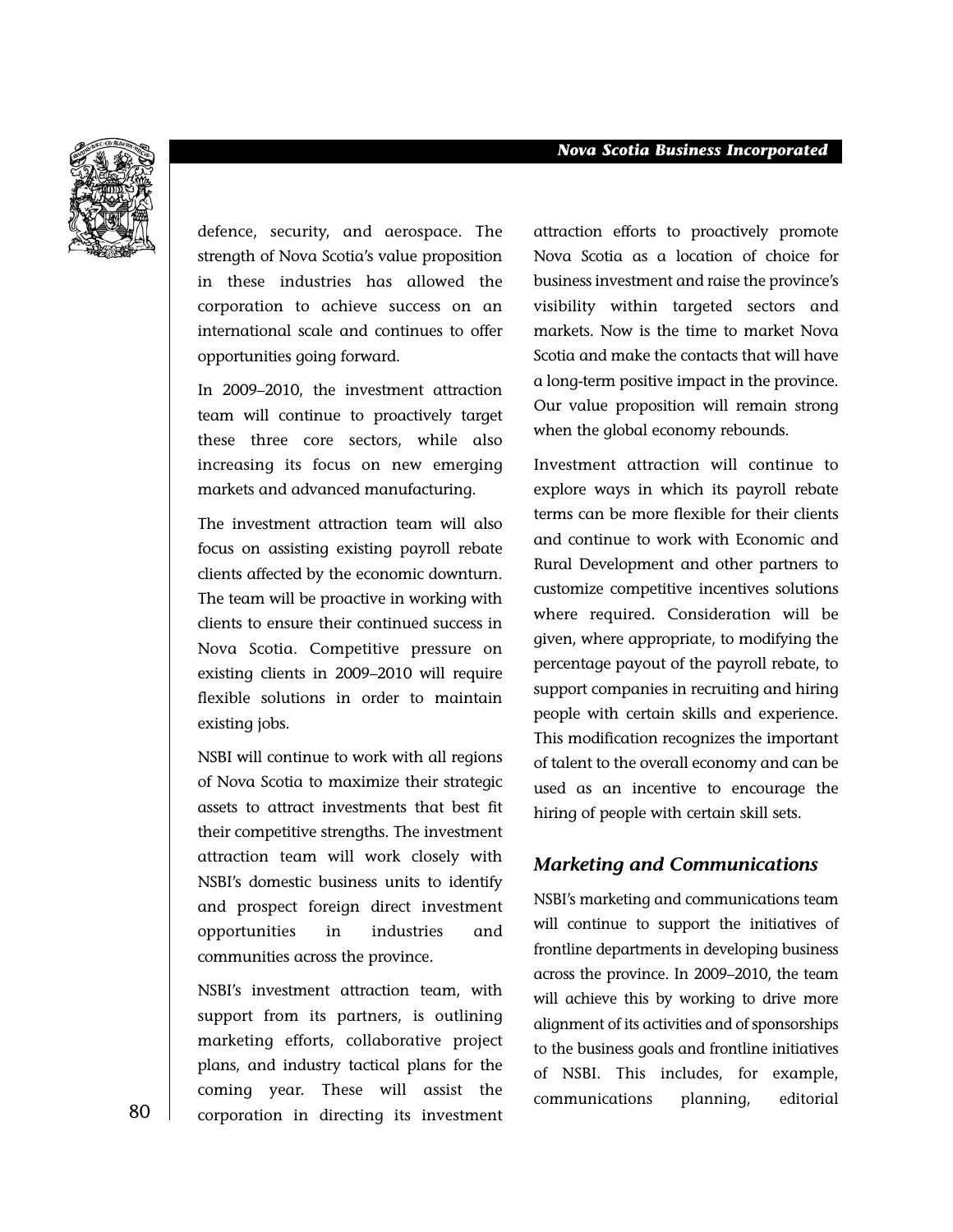development, advertising, brand awareness, sponsorship strategy development, and partnering as a way to open new avenues for meaningful communications.

In order to reach potential clients across the province and around the world, NSBI will continue to enhance the corporate website's usability and functionality, with the bottom-line objective of strengthening its effectiveness as a branding, marketing, measurement, communication, and business tool for NSBI. The website will continue to evolve into a more technologyfocused means of communication and measurement. This will include support of NSBI-wide business objectives, e-marketing tactics that provide relevant information to our clients, multi-media, and other communications that deliver the benefits of a relationship with NSBI.

#### *Corporate Services*

NSBI's corporate services team is responsible for providing support services to the organization, including accounting, IT, and information management services. The team is focused on bringing improvements to internal processes and services, allowing client-facing employees to concentrate on client solutions. Business objectives for 2009–2010 include increased technology adaptation across all business processes, information management, and improved environmental efficiencies. Corporate services is also responsible for the

management of NSBI's land portfolio. The objective for 2009–2010 is to expand collaboration with local communities to maximize local and provincial benefit from industrial assets.

#### *Human Resources*

The human capital strategy for 2009–2010 is clear—attract and retain the best and brightest. The human resources (HR) team will make several key moves in 2009–2010 to position NSBI as a preferred employer in the region.

NSBI has traditionally been a strong advocate of continuous learning by supporting the training and development requests of its employees. As this builds a more highly skilled and engaged workforce, this practice will continue in 2009–2010; however HR will work to enhance the process by linking the budgetary planning process to include a development component of the Performance Management System. Furthermore, to ensure than NSBI continues to play a proactive role as a progressive employer, the HR team will pay particular attention to building a happy and healthy employee base. Additional voluntary wellness programs will be made available to staff throughout the year in both mental health and physical health.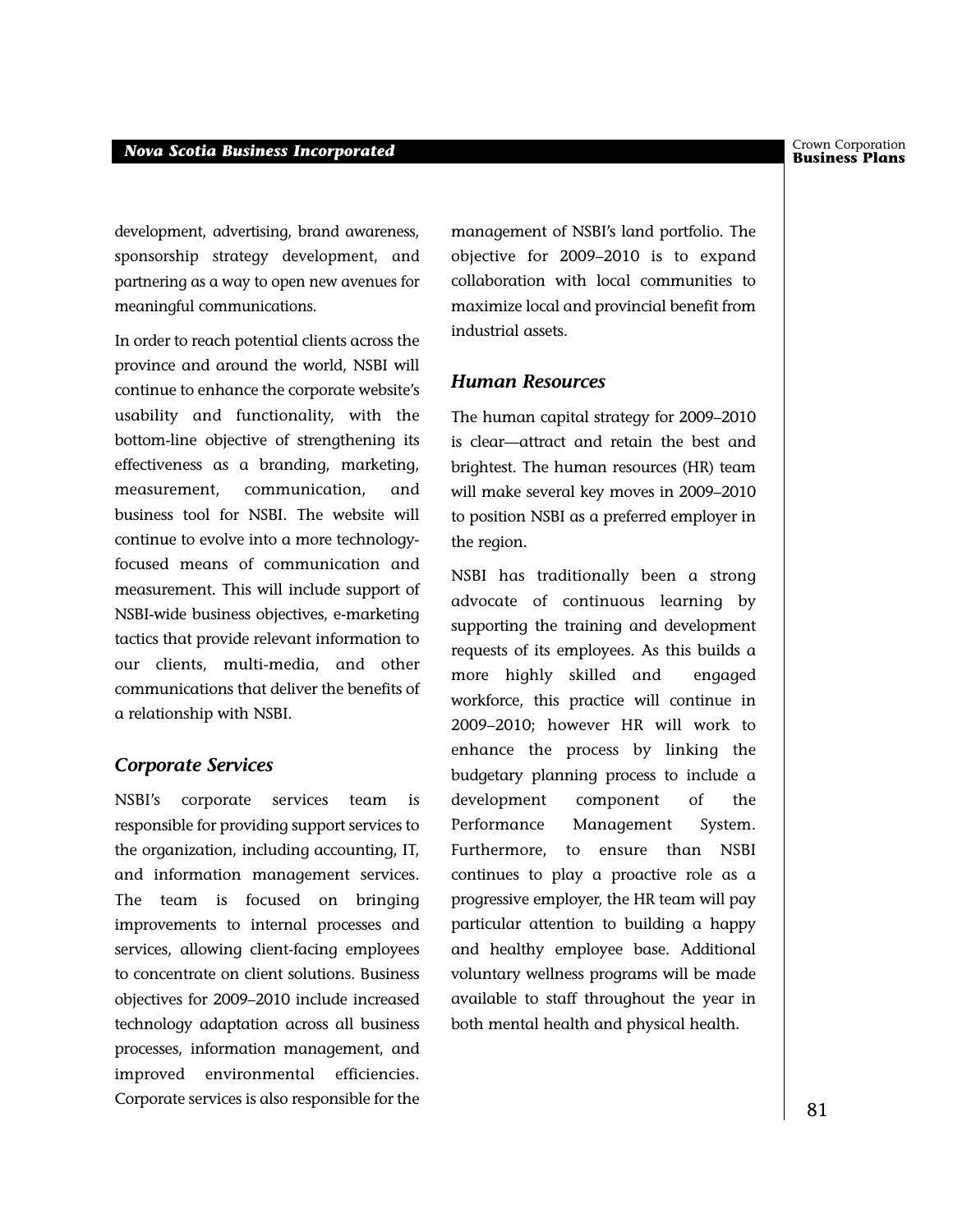

#### *Overall*

To support the core focus of working directly with businesses to deliver results for the province, NSBI's five key pillars will play important roles in shaping the province's economic growth over the coming years.

- **Regional Growth:** Work with all regions to maximize their strategic assets to maintain companies and attract investment that best fit their competitive strengths.
- **Talent:** Assist businesses in creating high-value opportunities that will attract and retain the very best and brightest people in Nova Scotia.
- **Competitiveness:** Continue to create strategies that maximize growth, promote innovation, and deliver results that increase wealth and prosperity for the province.
- **Leadership:** NSBI wants to be recognized as an advocate for business by elevating the dialogue on issues that its clients and partners see as impediments to economic growth.
- **Collaboration:** Continue to build effective stakeholder relations to collectively strengthen the province and its regions, enabling them to complete on a global scale.

The **Regional Growth** and **Leadership** pillars are designed to build a foundation for business development activity in all

areas of the province, both urban and rural. NSBI will work with all regions to maximize their strategic assets to maintain companies and attract investments that best fit their competitive strengths. Specific objectives include

- assisting business communities across the province to be investment ready, asset mapping for each business community, and systematically addressing the identified weaknesses and concentrating on strengths in order to recognize business opportunities
- continuing to support the NSARDA Business Retention and Expansion Program and formally linking to the Executive Pulse database to improve information sharing across organizational lines
- the continued use of the payroll rebate tool to encourage business productivity enhancements to help retain jobs throughout Nova Scotia
- a head office visitation program for both foreign-direct investment businesses and domestic businesses to understand growth opportunities as well business concerns in this economic downturn
- increased collaboration with partner agencies to understand the current needs of Nova Scotia businesses and a prioritized business visitation program by region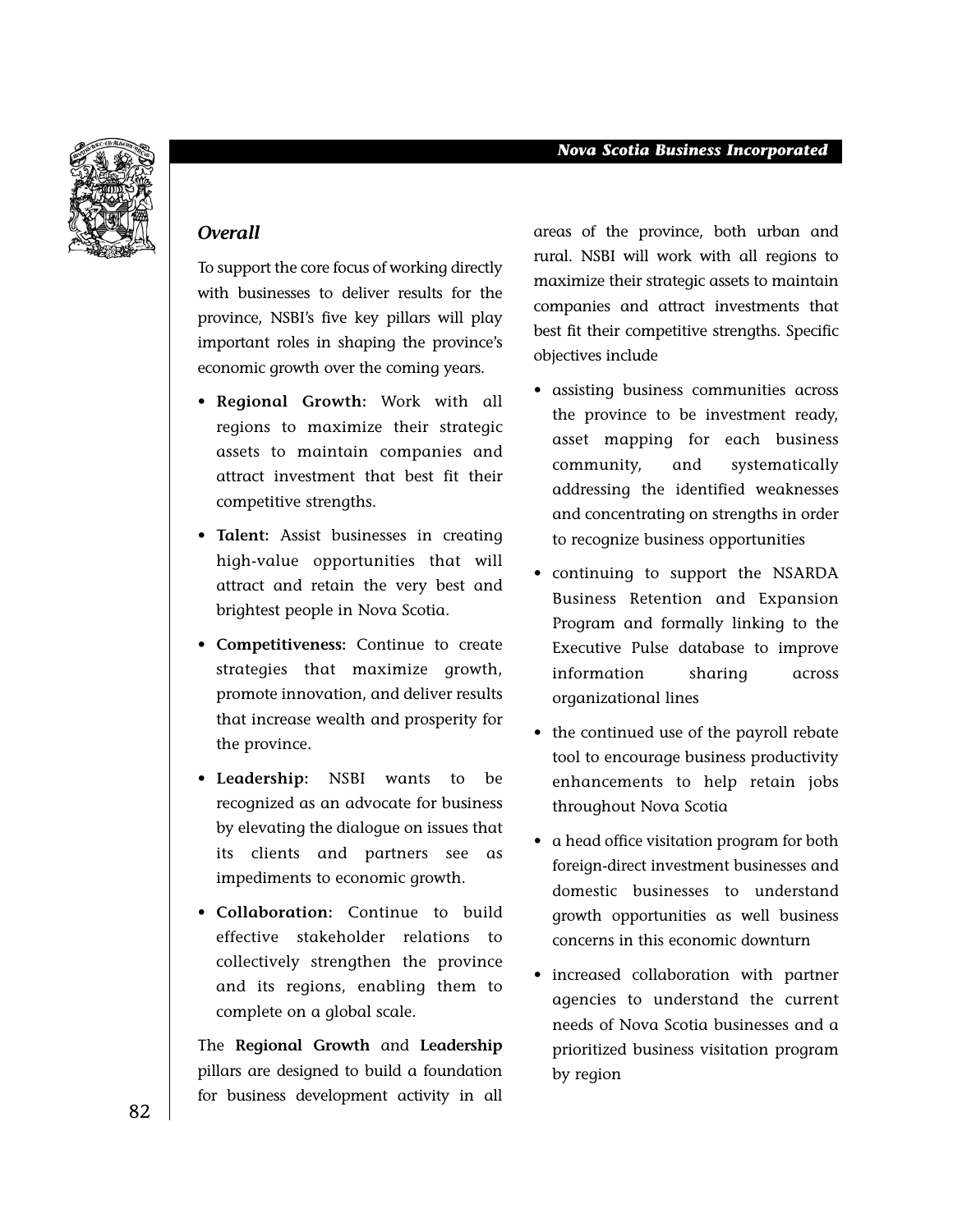• supporting Nova Scotia's strategy towards a greener future by hiring a resource to explore green opportunities as well as possibly diversifying our investment attraction industry focus to include environmental technology

Through the execution of these tactics, NSBI's goal is not only helping Nova Scotia businesses to navigate this economic downturn but to come out of it stronger and better suited to grow their business in the future.

Nova Scotia's success in maintaining and developing its workforce (**Talent**) will continue to play a critical role in both attracting world-class companies to the province and enabling its home-grown companies to prosper. The forecasted economic climate in 2009–2010 presents Nova Scotia with an opportunity to maintain, retool, and prepare its workforce to combat future projected shortages of skilled labour. NSBI will assist existing businesses with managing their employee base, while concurrently attracting relevant world-class companies who could benefit from the talent pool in the province. NSBI will engage with its partners to develop Nova Scotia's workforce through organic growth based on effective retraining, youth outreach programs, and targeted immigration practices. NSBI will help to educate current and potential employers in the province on the benefits of hiring immigrants, young professionals, and retrained workers to

ensure that our business community is well positioned to grow and prosper based on the available pool of talent.

Strategic investment funds (SIFs) are tools used to attract businesses and foreign-direct investment to the province and to retain existing Nova Scotia–based businesses. The payroll rebate is the primary financing tool available under the SIF. It is a performancebased incentive vehicle intended to promote targeted creation or retention of employment and payroll. The minimum job target is 20 FTEs and is consistent with the **Competitiveness** pillar of the five-year plan, which states that NSBI continues to create strategies that maximize growth, promote innovation, and deliver results that increase wealth and prosperity for the province. The tool was expanded to include discretionary terms and conditions for companies that undertake improvements (e.g., new equipment) to increase competitiveness and become stronger international competitors. Payroll rebate details can be found in Appendix 1, while details on the interest rebate, the second financing tool of the SIF, are included in Appendix 2.

The Nova Scotia Business Fund is the source of capital for NSBI's business financing and equity financing clients. The portfolio currently has approximately \$166 million outstanding to more than 100 companies located throughout the province. For 2009–2010, net new capital needed for NSBI to continue to meet the financing needs of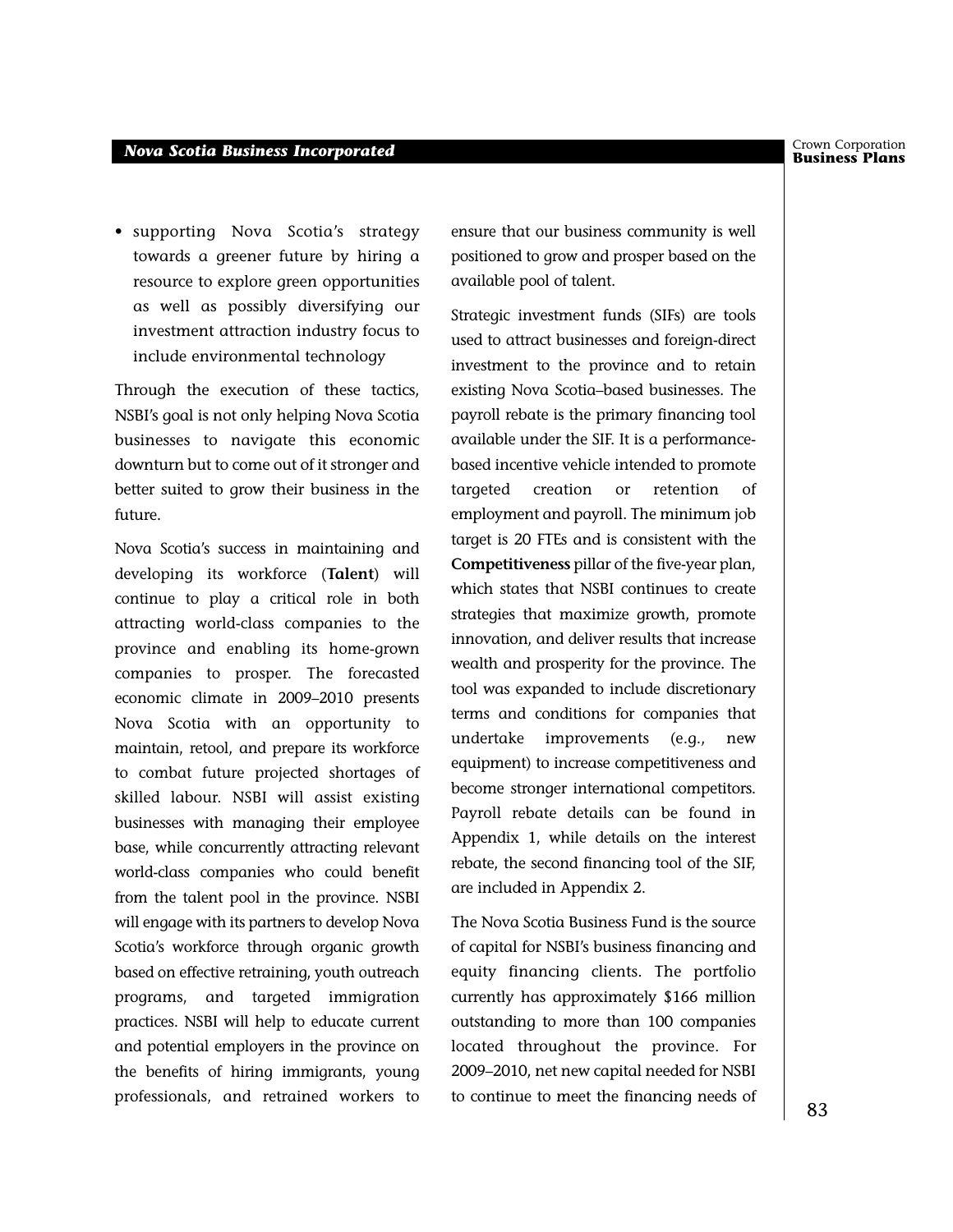

Nova Scotia businesses is estimated to be \$20 million, with repayments of current outstanding investments estimated to be in the \$7.5–15 million range.

Guidelines for the Nova Scotia Business Fund provide direction for investment decisions and the make-up of the portfolio. These include the following:

• Annual sector investment targets:

| - foundation           | 18 per cent |
|------------------------|-------------|
| - knowledge-based      |             |
| (IT and life sciences) | 20 per cent |
| - manufacturing        | 48 per cent |
| - energy               | 9 per cent  |
| - other                | 5 per cent  |

- \$15 million maximum per company.
- 25 per cent maximum available for working capital/equity investments.
- Borrowing rates established based on risk, term, and optionality (e.g., interest capitalization, principal holiday, extended amortization)

Finally, **Collaboration** touches all areas of the organization's activity. NSBI will continue to build effective stakeholder relations to collectively strengthen the province and its regions, enabling them to complete on a global scale.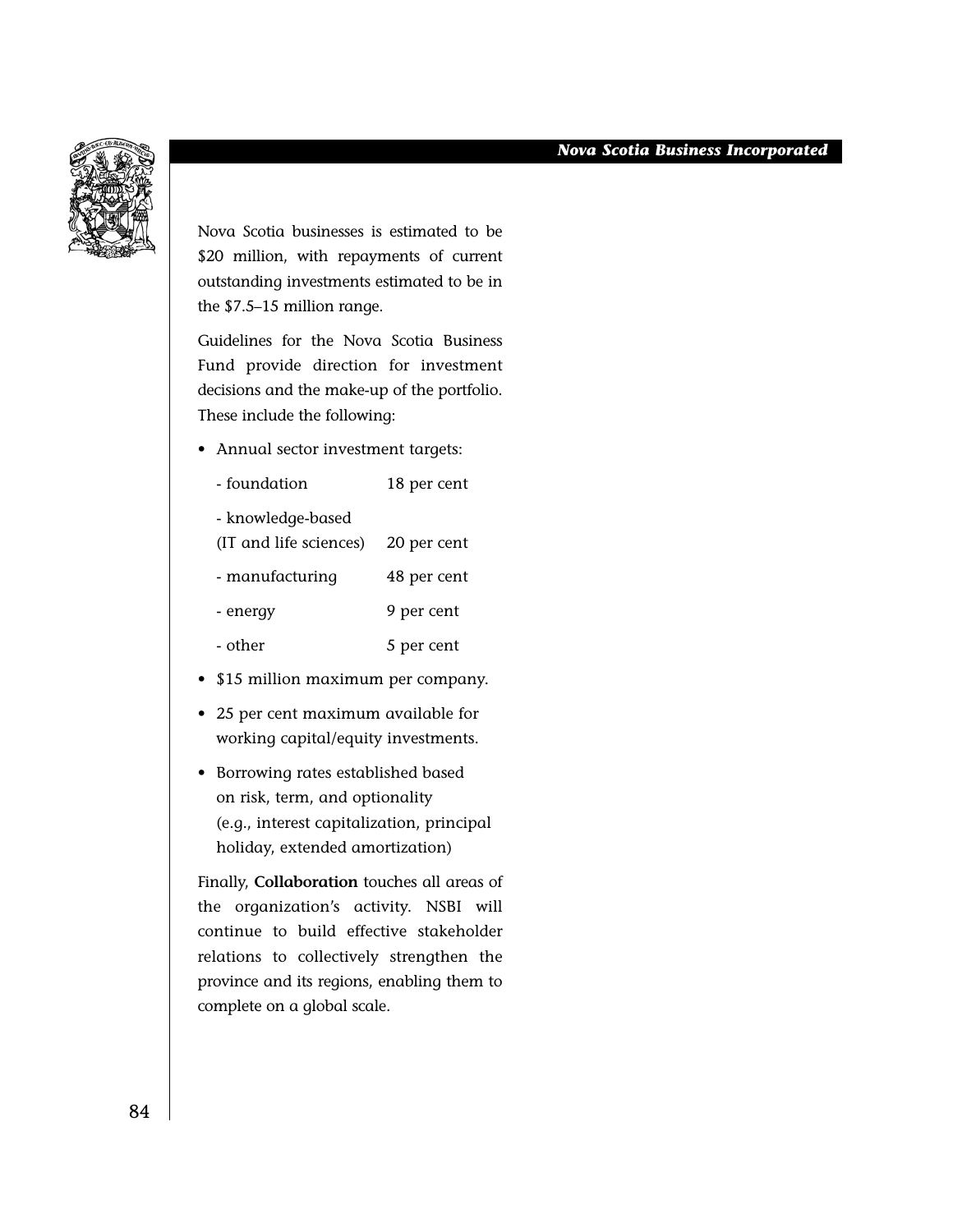## Budget Context

|                                           | Estimate*<br>2008-09<br>(\$ 000) | Actual<br>2008-09<br>(\$000) | Estimate<br>2009-10<br>(\$ 000) |
|-------------------------------------------|----------------------------------|------------------------------|---------------------------------|
| Revenue                                   |                                  |                              |                                 |
| Provincial grants:                        |                                  |                              |                                 |
| Operating grant                           | 11,156                           | 11,405                       | 10,905*                         |
| Strategic investment funds                | 15,134                           | 10,557                       | 11,500                          |
| Loan valuation allowance                  | 1,600                            | 1,600                        | 2,100                           |
| Gateway Initiative                        |                                  | 172                          | 1,100                           |
| Gain on sale of parks                     | 1,600                            | 35                           | 1,600                           |
| NS Business Fund and misc. revenue        | 8,488                            | 9,123                        | 8,345                           |
|                                           | 37,978                           | 32,892                       | 35,550                          |
| <b>Expenses</b>                           |                                  |                              |                                 |
| Operating expenses                        | 11,978                           | 12,195                       | 12,375                          |
| Strategic investments                     | 15,134                           | 10,557                       | 11,500                          |
| Provision for credit losses               | 1,600                            | 5,899                        | 2,100                           |
| Gateway Initiative expenses               |                                  | 172                          | 1,100                           |
| Nova Scotia Business Fund Expenses: Parks | 548                              | 377                          | 488                             |
| NS Business Fund and misc. expenses       | 5,993                            | 5,780                        | 5,839                           |
|                                           | 35,253                           | 34,980                       | 33,402                          |
| <b>Excess of Revenue over Expenses</b>    | 2,725                            | (2,088)                      | 2,148                           |

Please note the following:

- 1. Certain 2008–2009 estimate figures have been reclassified to conform with the financial presentation adopted in the 2008–2009 forecast and 2009–2010 estimate.
- 2. Atlantic Gateway Business Development Grant: This is an estimate only; funding to be finalized in due course.
- \* There was an error in the amount of the revenue operating grant that was presented in the 2009–2010 Nova Scotia Crown Corporation Business Plans document tabled on September 25th, 2009. The correct amount of the operating grant should have been \$10,905,000 not the \$11,605,000 that was presented. Total revenue of \$35,550,000 is unchanged.

Crown Corporation<br>**Business Plans**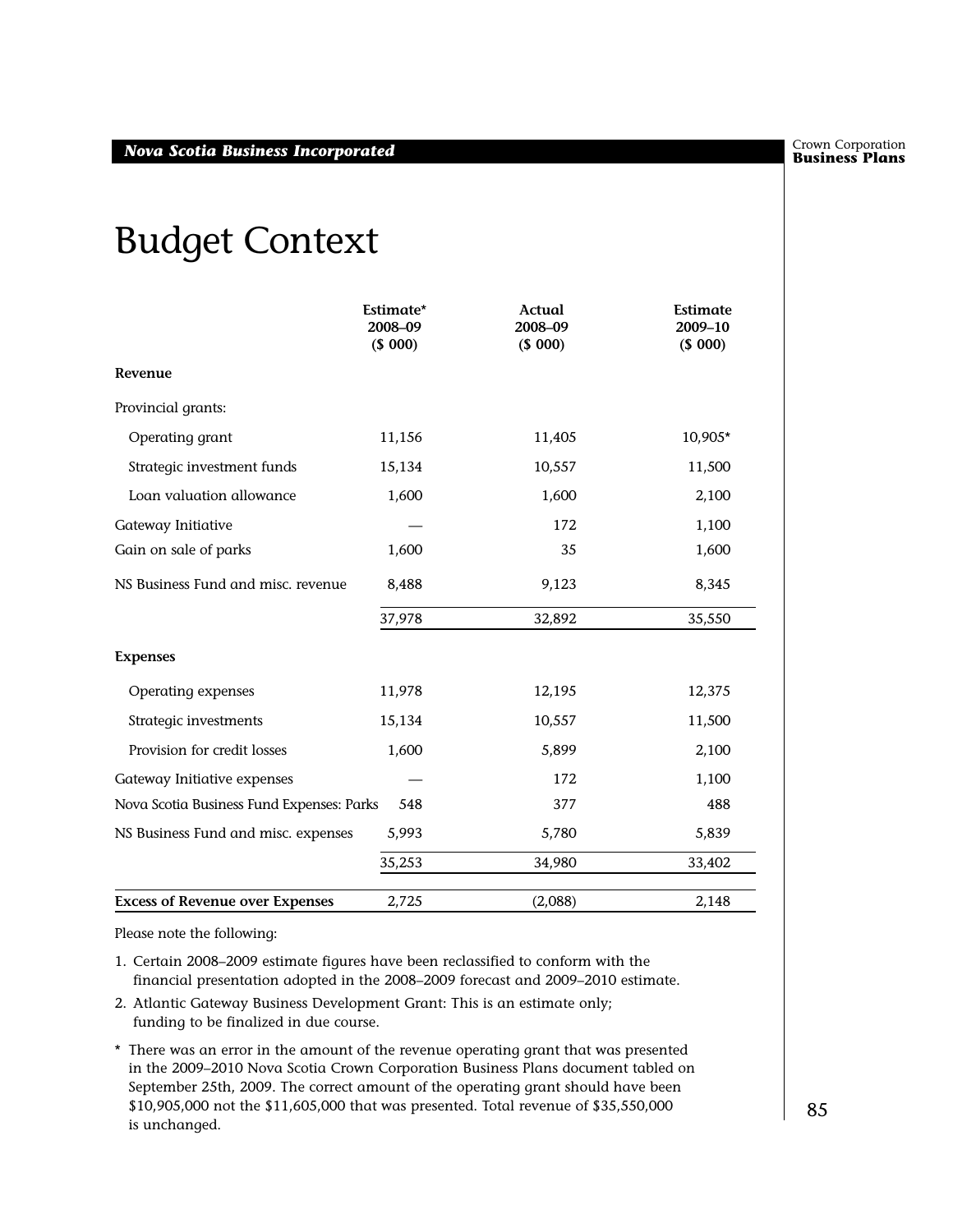

## Outcomes and Performance **Measures**

NSBI holds itself to the highest standards of corporate governance and accountability. As a results-driven organization, NSBI remains fully committed to measuring results that directly impact the goals of the organization. Under the new five-year plan, NSBI's key accountability metric is total payroll created and retained by its clients. This captures not only job numbers, but also average salaries.

In 2009–2010, NSBI will continue to focus on high-value opportunities and retaining high-value businesses currently in the province. In doing so, NSBI will assist in creating and retaining corporate and personal taxes for the Province of Nova Scotia.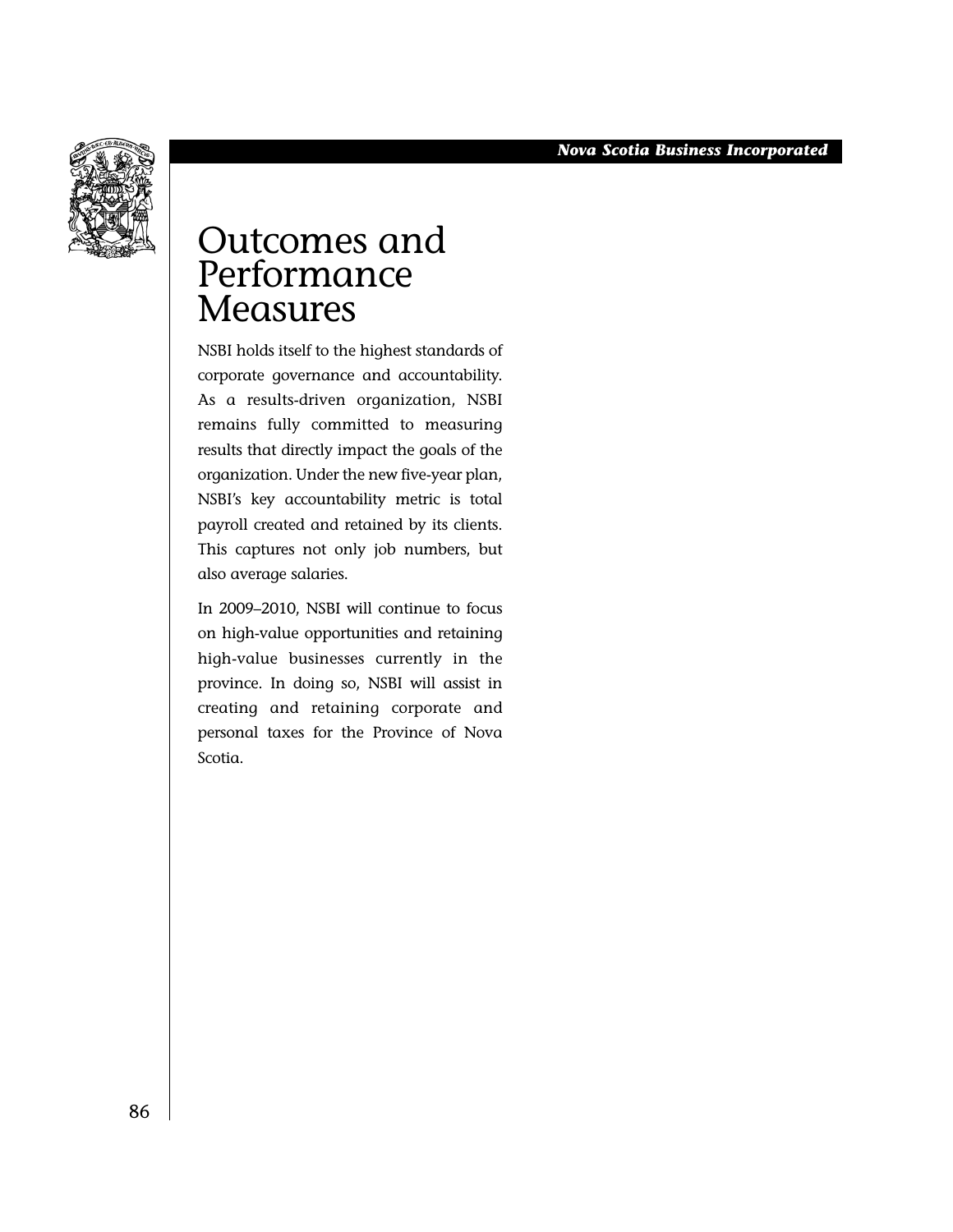| <b>Overall Performance</b>                           |                                                                                                            |                                  |                                |                                                                                          |
|------------------------------------------------------|------------------------------------------------------------------------------------------------------------|----------------------------------|--------------------------------|------------------------------------------------------------------------------------------|
| Indicator                                            | Measure                                                                                                    | ءِ<br>2008-0<br>Actual           | 2009-10<br>Targets             | <b>Strategies to Achieve Target</b>                                                      |
| Total payroll                                        | Total forecasted new and<br>retained payroll                                                               | illion<br>\$108 mi               | \$120 million                  | . Help existing companies within Nova Scotia to grow<br>Attract companies to Nova Scotia |
| Fiscally prudent<br>financing                        | investments utilizing<br>strategic investment<br>Forecasted average<br>portfolio return on<br>funds (SIFs) | 70.1%                            | 40% or greater                 | Strategic utilization of payroll rebates to establish growth industries                  |
| Core Business Area                                   |                                                                                                            |                                  |                                | Attract leading-edge, sustainable business investment to Nova Scotia                     |
| Indicator                                            | Measure                                                                                                    | Data 2007-08<br><b>Base Year</b> | Data 2009-10<br><b>Targets</b> | Strategies to Achieve Target                                                             |
| investment (FDI) in<br>Foreign direct<br>Nova Scotia | committed by Investment<br>Attraction clients<br>No. of projects                                           | $\overline{c}$                   | $\overline{c}$                 | Seek new sustainable businesses to relocate or expand in Nova Scotia                     |
| Economic benefit to<br>Nova Scotia                   | new jobs forecasted to be<br>Average gross salary of<br>created by investment<br>attraction clients        | \$48,117                         | \$42,500                       | Develop FDI strategies based on innovation                                               |
|                                                      |                                                                                                            |                                  |                                |                                                                                          |
| 87                                                   |                                                                                                            |                                  |                                | <b>Crown Corporation</b><br><b>Business Plans</b>                                        |

Outcomes and Performance Measures

Outcomes and Performance Measures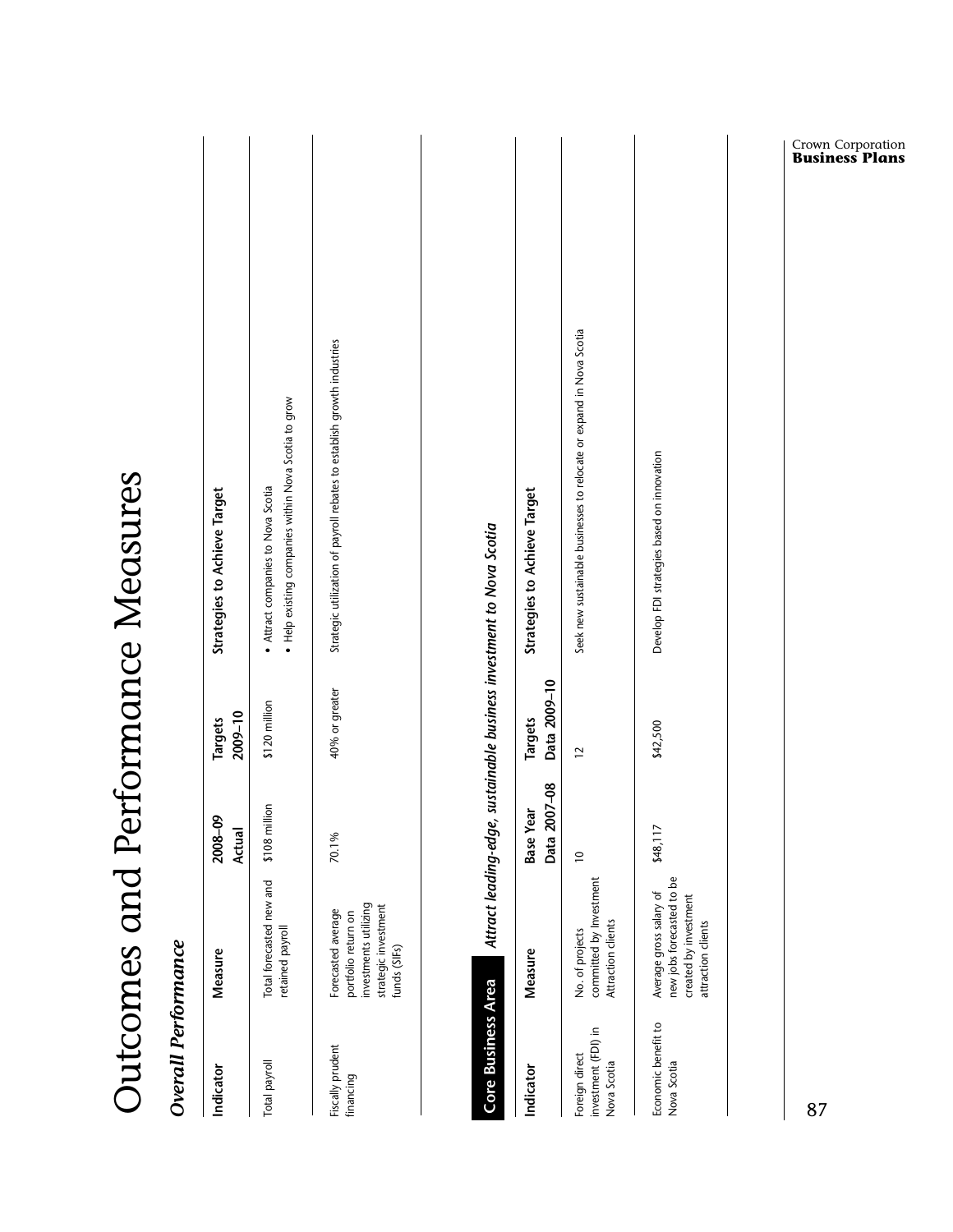

# Promote the growth of new and existing businesses in Nova Scotia by enabling them to succeed with<br>business opportunities in both local and export markets *Promote the growth of new and existing businesses in Nova Scotia by enabling them to succeed with business opportunities in both local and export markets* **Core Business Area Core Business Area**

| Indicator                          | Measure                                                                                | 2008-09<br>Actual | 2009-10<br>Targets | <b>Strategies to Achieve Target</b>         |
|------------------------------------|----------------------------------------------------------------------------------------|-------------------|--------------------|---------------------------------------------|
| Volume and diversity<br>of exports | No. of clients introduced<br>to new markets/further<br>advanced in existing<br>narkets | 269 clients       | 225 clients        | Deliver tailored trade development services |
| Export sales                       | Client-reported actual and<br>forecasted export sales                                  | \$155.7 million   | \$100 million      | Deliver tailored trade development services |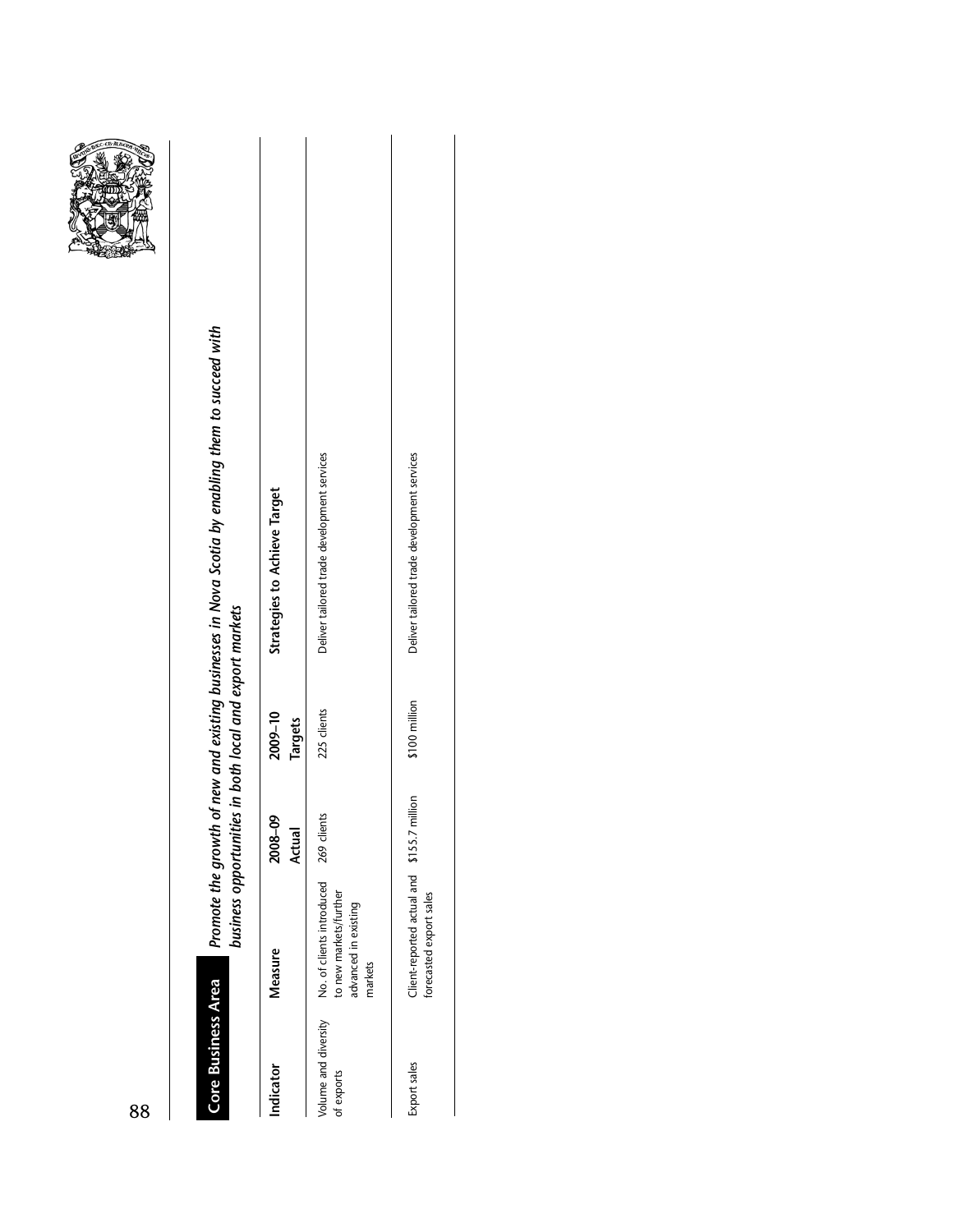| <b>Core Business Area</b>                |                                                                                                               | value-added growth for the province's economy |                    | Provide access to capital for new and existing businesses in Nova Scotia, with the intent of enhancing                                                      |
|------------------------------------------|---------------------------------------------------------------------------------------------------------------|-----------------------------------------------|--------------------|-------------------------------------------------------------------------------------------------------------------------------------------------------------|
| Indicator                                | <b>Measure</b>                                                                                                | <b>Base Year Data</b><br>2007-08              | 2009-10<br>Targets | <b>Strategies to Achieve Target</b>                                                                                                                         |
| investment projects<br>Incremental value | financing/venture capital<br>projects authorized<br>No. of business                                           | 13* financings                                | 15 financings      | Deliver tailored financing solutions                                                                                                                        |
|                                          | the strategic investment<br>enhancements utilizing<br>No. of companies that<br>undertake productivity<br>fund | 4 projects                                    | 10 projects        | Sharpened business development focus                                                                                                                        |
| Quality portfolio<br>management          | Impaired loan ratio                                                                                           | 13.4%                                         | 15% or less        | Portfolio management strategies                                                                                                                             |
| Partner for financing<br>solutions       | partner/client: NSBI<br>Leverage ratio of                                                                     | Ratio of 1.33 to 1                            | Ratio of 1 to 1    | Maintain co-investment philosophy                                                                                                                           |
|                                          |                                                                                                               |                                               |                    | * Included five loans, five equity investments, and three material amendments to existing clients that have a positive net economic benefit to the province |
| 89                                       |                                                                                                               |                                               |                    | <b>Crown Corporation</b><br><b>Business Plans</b>                                                                                                           |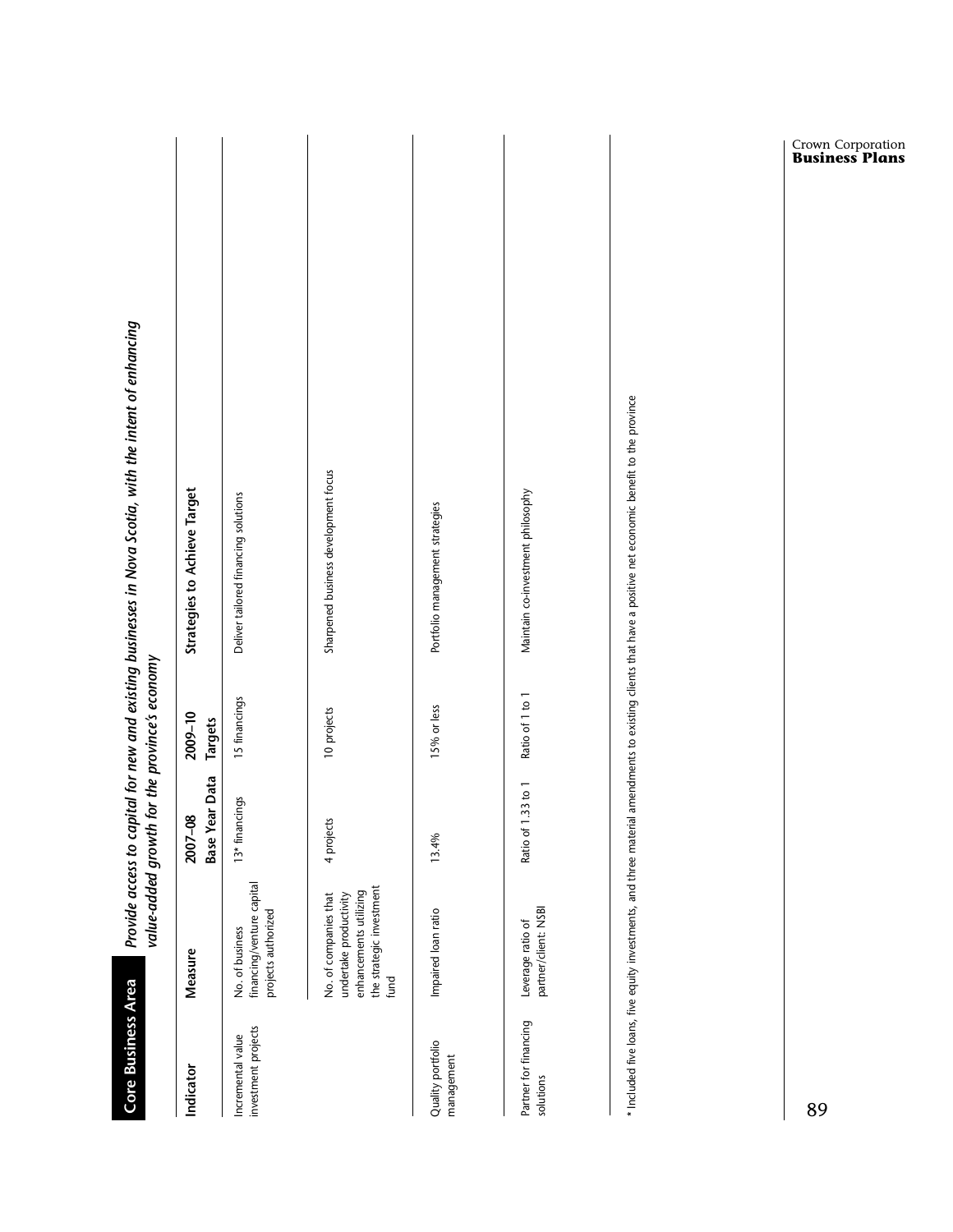

# Appendix 1

#### *Strategic Investment Funds Pursuant to NSBI Regulations, Policies, and Guidelines/Procedures: NSBI 2009–2010 Business Plan*

|                             | <b>Payroll Rebate</b>                                                                                                                                                                                                                                                                                                               |
|-----------------------------|-------------------------------------------------------------------------------------------------------------------------------------------------------------------------------------------------------------------------------------------------------------------------------------------------------------------------------------|
| Overview                    | • The Payroll Rebate is a discretionary, non-entitlement tool intended to promote targeted<br>creation or retention of employment and payroll generation.                                                                                                                                                                           |
|                             | This financial incentive may be used when it can be shown that an applicant's project<br>generates an economic benefit to the province, which may include export development,<br>external investment in the province, or improved competitiveness of existing businesses,<br>in one or more of the province's key economic sectors. |
| Amount                      | Rebates will be equivalent to between 5% and 10% of the applicant's gross payroll,<br>$\bullet$<br>depending on the applicant's strategic location or business sector and the economic<br>benefit generated to the province.                                                                                                        |
|                             | In the case of payroll rebates primarily for employment retention, the total rebate<br>$\bullet$<br>will not exceed the lesser of \$500,000 or 50% of the project costs.                                                                                                                                                            |
|                             | All other Nova Scotia provincial government assistance with respect to the project<br>$\bullet$<br>must be disclosed and may influence the rebate amount.                                                                                                                                                                           |
| Eligibility                 | The applicant's business must be considered eligible according to NSBI's operating regulations.<br>$\bullet$                                                                                                                                                                                                                        |
|                             | Applications for assistance must be project based. Projects are expected to create or<br>$\bullet$<br>retain sustainable long-term employment. Cyclical peaks in employment will not be<br>considered for assistance.                                                                                                               |
|                             | The project should result in the creation or retention of at least 20 jobs (FTEs) in<br>$\bullet$<br>Nova Scotia. Projects creating or retaining fewer than 20 FTEs will be considered<br>when there is high strategic value or strong economic benefit.                                                                            |
|                             | In the case of payroll rebates primarily for employment retention, the company<br>$\bullet$<br>must be undertaking a project to improve its competitiveness in export markets<br>through either productivity improvements or investments in product development.                                                                    |
|                             | In the case of payroll rebates primarily for employment retention, the company<br>$\bullet$<br>must contribute at least 20% of the total project costs.                                                                                                                                                                             |
|                             | Companies that have previously received assistance under the program will not be<br>eligible for additional assistance unless the project is incremental to the peak FTE level<br>attained by the company under the previously provided assistance.                                                                                 |
|                             | Projects that are considered to be competitively harmful to existing Nova Scotia<br>$\bullet$<br>business will not be considered.                                                                                                                                                                                                   |
|                             | The applicant will collect and remit employee payroll taxes in accordance with<br>the Income Tax Act (Canada).                                                                                                                                                                                                                      |
| Application<br>Requirements | Historical and projected financial statements of the company and any additional financial<br>information that may be required by NSBI to assess the financial viability of the company                                                                                                                                              |
|                             | A business plan (or acceptable reports) providing information with respect to the company's<br>$\bullet$<br>ownership, management, products, markets, and suppliers sufficient for NSBI to complete an<br>evaluation of the company's operating risk                                                                                |
|                             | Project plan, which may include project timelines, budgets, and anticipated impacts of<br>the project on the company's competitiveness                                                                                                                                                                                              |
|                             |                                                                                                                                                                                                                                                                                                                                     |

90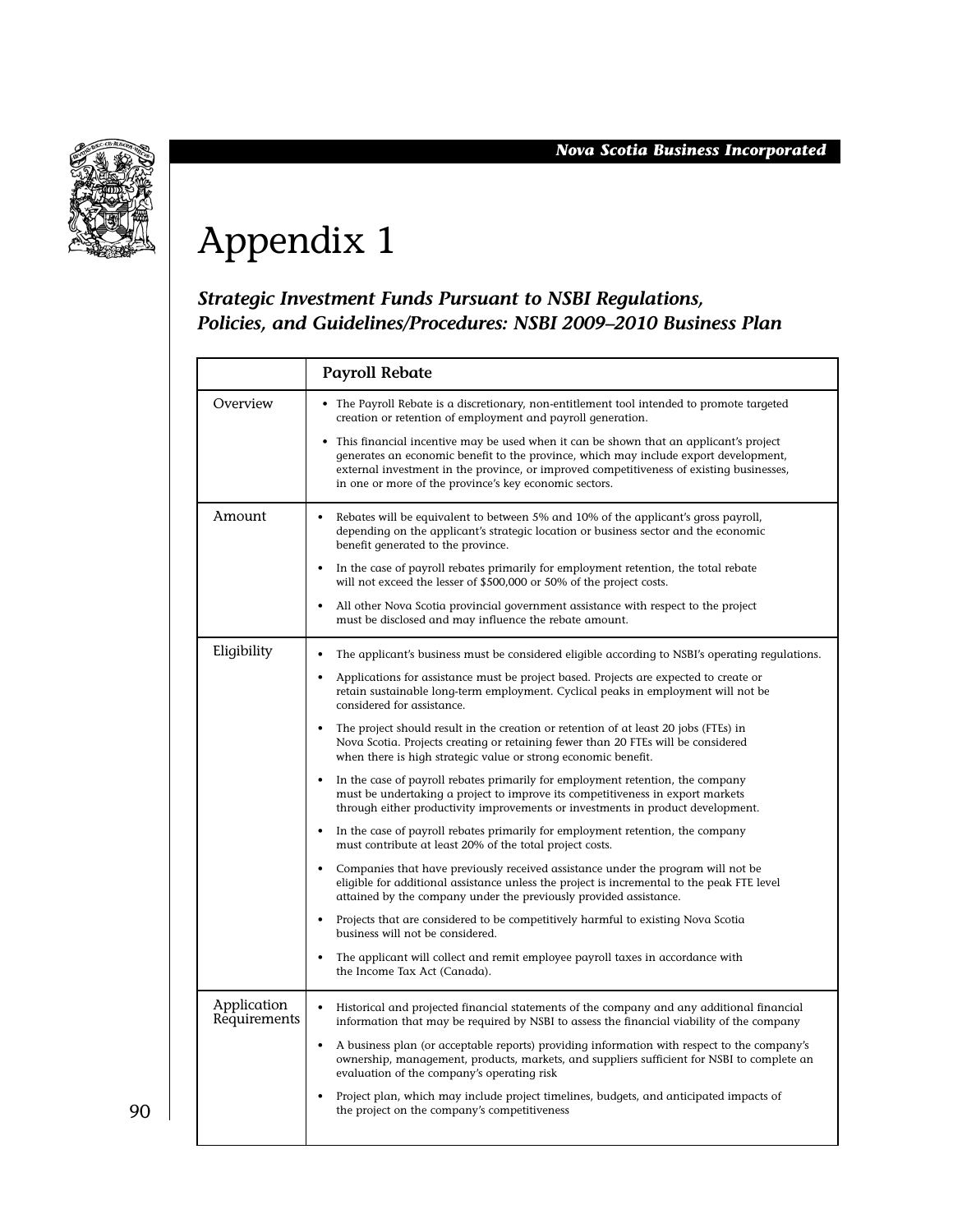**Business Plans** *Nova Scotia Business Incorporated*

Crown Corporation<br>**Business Plans** 

## Appendix 1 (continued)

*Strategic Investment Funds Pursuant to NSBI Regulations, Policies, and Guidelines/Procedures: NSBI 2009–2010 Business Plan*

|                           | <b>Payroll Rebate</b>                                                                                                                                                                                                                                                                                        |
|---------------------------|--------------------------------------------------------------------------------------------------------------------------------------------------------------------------------------------------------------------------------------------------------------------------------------------------------------|
| Criteria                  | • The company and the project must have reasonable prospects (business plan) for<br>continued growth and success. The company should be profitable, with a proven<br>track record. In addition, the project should be mainly export oriented and/or be<br>in a strategic economic sector.                    |
|                           | The company must also demonstrate:                                                                                                                                                                                                                                                                           |
|                           | • strong management (corporate and local)                                                                                                                                                                                                                                                                    |
|                           | • compliance with Environment Act, Occupational Health and Safety Act,<br>and Labour Standards Code (if already established in Nova Scotia)                                                                                                                                                                  |
|                           | • economic benefit to the province (e.g., estimated number of jobs created/retained,<br>linkages with other sectors, improved competitiveness, non-competition with<br>Nova Scotia industries, import substitution, etc.)                                                                                    |
|                           | an acceptable credit history<br>٠                                                                                                                                                                                                                                                                            |
| Performance<br>Conditions | Assistance is contingent on specific targets the company must achieve, which will<br>typically be the creation of $(x)$ jobs by (date) or retention of $(x)$ jobs, with an average<br>annual salary/wage of \$ (amount). These targets are expected to still be in place<br>at the end of the rebate period. |
|                           | • In the case of payroll rebates primarily for employment retention, the company<br>may be required to achieve additional targets with respect to project completion<br>including expenditure targets.                                                                                                       |
|                           | • The applicant must provide an annual report, which will typically be an auditor's<br>report, certifying that the employment, wage and other targets have been achieved.<br>The report must contain the following information:                                                                              |
|                           | - Incremental and/or retained gross wage or payroll bill (including benefits) and the<br>number of incremental and/or retained employees and hours worked according to<br>the company's records on each anniversary date from the project commencement;                                                      |
|                           | - Gross wage or payroll bill (including benefits) and the total number of employees<br>of the company on each anniversary date from the project commencement.                                                                                                                                                |
| Payment<br><b>Terms</b>   | • Rebates will be paid following provision by the company of all information required<br>by NSBI to verify compliance with the terms and conditions of the payroll rebate agreement.                                                                                                                         |
|                           | • In most cases, rebates will be paid annually on each anniversary from<br>the project commencement;                                                                                                                                                                                                         |
|                           | Payment term generally should not exceed five years.<br>$\bullet$                                                                                                                                                                                                                                            |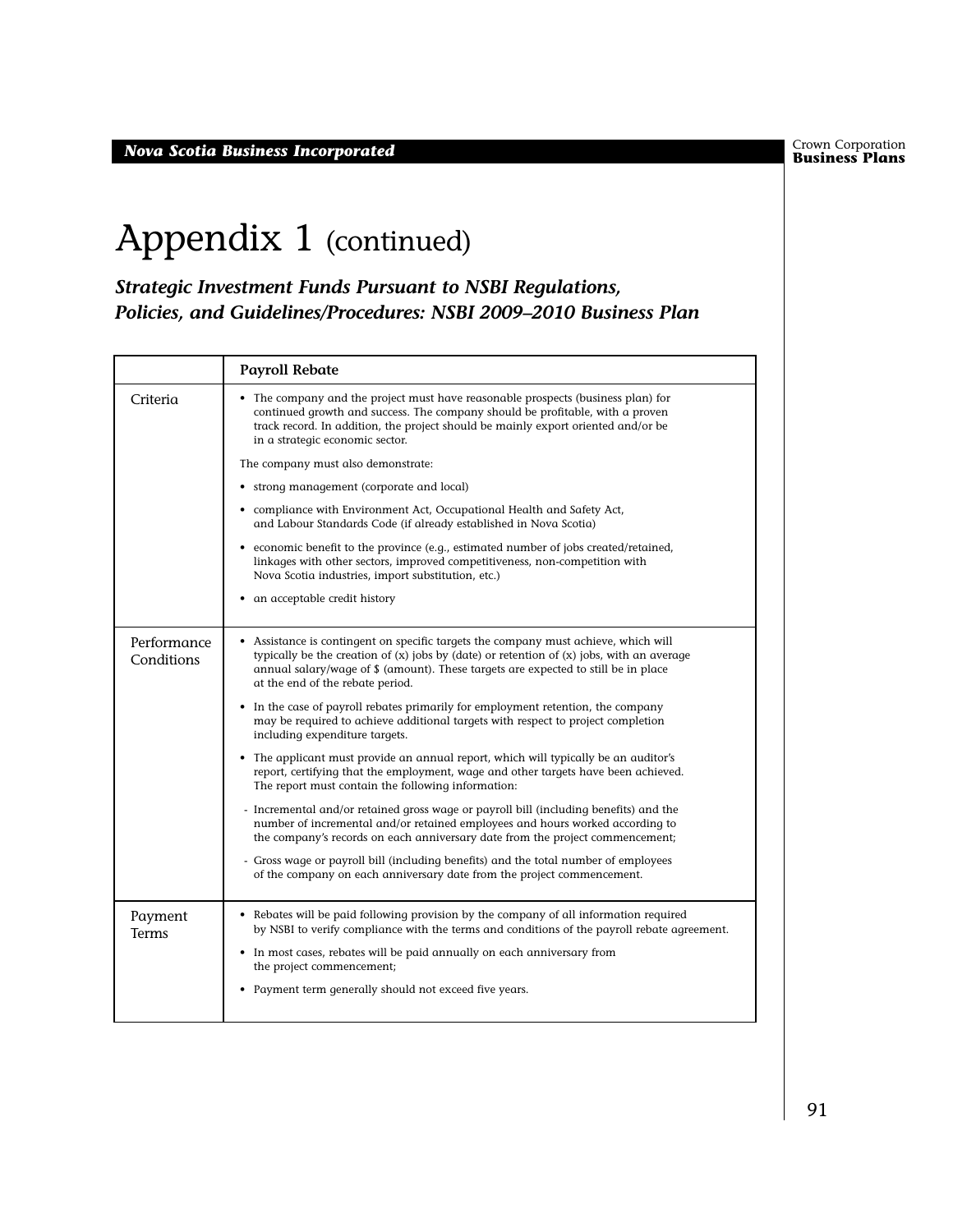

# Appendix 2

*Strategic Investment Funds Pursuant to NSBI Regulations, Policies, and Guidelines/Procedures: NSBI 2009–2010 Business Plan*

|                             | <b>Interest Rebate</b>                                                                                                                                                                                                                                          |
|-----------------------------|-----------------------------------------------------------------------------------------------------------------------------------------------------------------------------------------------------------------------------------------------------------------|
| Overview                    | • The interest rebate is a discretionary tool designed to encourage employment<br>creation and net economic benefit for the province.                                                                                                                           |
|                             | • This financial incentive may be used when it can be shown that an applicant's<br>project generates a significant net economic benefit to the province.                                                                                                        |
|                             | • This interest rebate is designed to deal with those situations where the net economic<br>benefit to the province is sufficient to justify a reduction in the interest rate charged<br>to NSBI's financial services clients to below NSBI's cost of borrowing. |
| Amount                      | • The amount (or rate percentage reduction) per project will be dependent upon<br>the net economic benefit to be generated for the province as a direct result<br>of the project. This will be determined on a project-by-project basis.                        |
| Eligibility                 | • The applicant's business must be considered eligible according to NSBI's<br>operating regulations.                                                                                                                                                            |
|                             | • The project should result in the creation of at least 20 new jobs (FTEs) in<br>Nova Scotia. However, under certain circumstances, projects creating fewer<br>than 20 FTEs may be considered when there is high strategic value or<br>strong economic benefit. |
|                             | • Financings are expected to create sustainable long-term new employment.<br>Cyclical peaks in employment will not be considered for assistance.                                                                                                                |
|                             | • Companies that have previously received interest rebate assistance will not<br>be eligible for additional assistance unless the project is incremental to the<br>peak FTE level attained by the company under the previously provided assistance.             |
|                             | • All other government assistance must be disclosed and may influence the<br>level of contribution.                                                                                                                                                             |
| Application<br>Requirements | • Completed application form including all supporting documentation as requested.                                                                                                                                                                               |